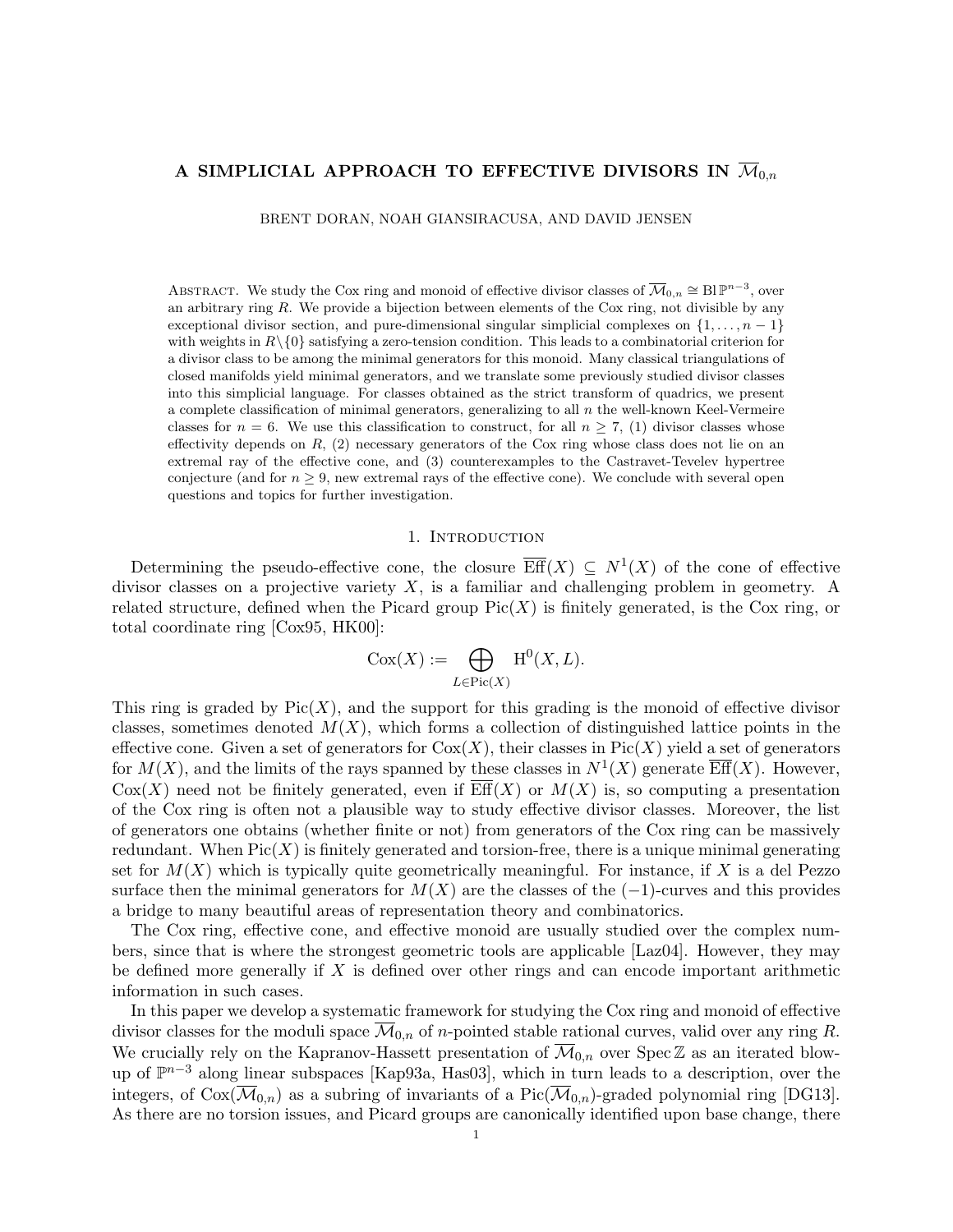is no choice of isomorphism class of universal torus torsor and the Cox ring is well-defined and may be studied over R via its presentation over Z. Questions about  $Cox(\mathcal{M}_{0,n})$  date back to the introduction of the notion of a Cox ring [HK00], and studying the collection of effective divisors in  $\mathcal{M}_{0,n}$  has been central to a burgeoning industry for a myriad of moduli spaces [CFM12]. It has very recently been shown that  $Cox(\overline{\mathcal{M}}_{0,n})$  is not finitely generated when  $n \geq 134$  and R is an algebraically closed field of characteristic zero [CT13b]. However, finite generation of  $\mathrm{Eff}(\mathcal{M}_{0,n})$ and  $M(\overline{\mathcal{M}}_{0,n})$  remains an open question for all  $n \geq 7$ . Rather than focusing on finite generation, however, we turn to questions such as the following:

- (1) How do the Cox ring and effective divisor classes depend on the base ring  $R$ ?
- (2) Is the first lattice point of every ray of the effective cone an effective divisor class?
- (3) Does a minimal generating set for the Cox ring yield one for the effective monoid or cone?
- (4) Are there classes spanning rays outside the previously known subcone of the effective cone?
- (5) What other geometric structures are related to the minimal generators of these objects?

We find that the answer to all of these questions changes drastically when passing from  $n \leq 6$  to  $n \geq 7$ . The following gives a flavor of our findings, all of which are provided by explicit examples. Question (5) is addressed in §1.2, where detailed versions of these and other results are presented.

**Theorem 1.1.** Fix  $n \geq 7$  and consider  $\overline{M}_{0,n}$  relative to an arbitrary field k.

- $(1+2)$  There are rays in  $N^1(\overline{\mathcal{M}}_{0,n})$  that are effective in all characteristics, yet their first lattice point is effective if and only if  $char(k) = 2$ ;
	- (3) The monoid  $M(\overline{\mathcal{M}}_{0,n})$  is not generated by the divisor classes spanning extremal rays of  $Eff(\mathcal{M}_{0,n})$ , hence the ring  $Cox(\mathcal{M}_{0,n})$  is not generated by the sections of such divisor classes, when  $\text{char}(k) \neq 2$ .
	- (4) There are effective rays outside the cone of boundary and hypertree divisors, thereby disproving a conjecture of Castravet and Tevelev [CT13a].

Remark 1.2. While preparing this preprint we were informed that Opie had simultaneously constructed counterexamples to the hypertree conjecture [Opi13]. We show that, for  $n \geq 9$ , there are extremal rays outside the cone generated by boundary, hypertree, and Opie's divisors.

By contrast, for  $n \leq 6$  the Cox ring has the same set of minimal generators for any field, the classes of these generators form a minimal generating set for the effective monoid, and these classes are the first lattice points of each extremal ray of the effective cone (see §1.1). For  $n \leq 5$  these generators are all boundary divisors. For  $n = 6$  there are non-boundary generators, and they are all given, in terms of Kapranov's blow-up construction  $\overline{\mathcal{M}}_{0,n} \cong \text{Bl }\mathbb{P}^{n-3}$ , as the strict transform of certain quadric hypersurfaces. We provide a complete classification of all minimal generators of  $M(\overline{\mathcal{M}}_{0,n})$  corresponding to quadric hypersurfaces, for any n; this provides a rich enough supply of divisor classes to construct all the examples described in Theorem 1.1.

The basis of our framework is a result in [DG13] that  $Cox(\mathcal{M}_{0,n})$  is isomorphic, over Spec Z, to the ring of  $\mathbb{G}_a$ -invariants for an action on a polynomial ring. This polynomial ring is the Cox ring of a toric variety, call it  $X_n$ , with the same Picard group as  $\mathcal{M}_{0,n}$ . The  $\mathbb{G}_a$ -action on  $Cox(X_n)$  is induced by one on the universal torus torsor over  $X_n$ , an open subset of affine space, rather than an action on  $X_n$  itself. Since the grading by this common Picard group on the two Cox rings is compatible, a divisor class on  $\mathcal{M}_{0,n}$  is effective if and only if the corresponding class on  $X_n$  admits a  $\mathbb{G}_a$ -invariant section. We encode homogeneous polynomials in  $Cox(X_n)$  by a singular simplicial complex whose simplices are in bijection with the terms of the polynomial and are decorated with the corresponding coefficients. Invariance under the  $\mathbb{G}_a$ -action then translates into a zero-tension condition that for each face of a simplex in the complex, the sum of  $R$ -weights of simplices containing that face is zero. As we shall see, this perspective of "balanced complexes" yields a powerful new perspective on the Cox ring  $Cox(\mathcal{M}_{0,n})$  and effective monoid  $M(\mathcal{M}_{0,n})$ , and, like the case of  $(-1)$ curves on a del Pezzo surface, it ties the geometry of effective divisors in  $\overline{\mathcal{M}}_{0,n}$  to many beautiful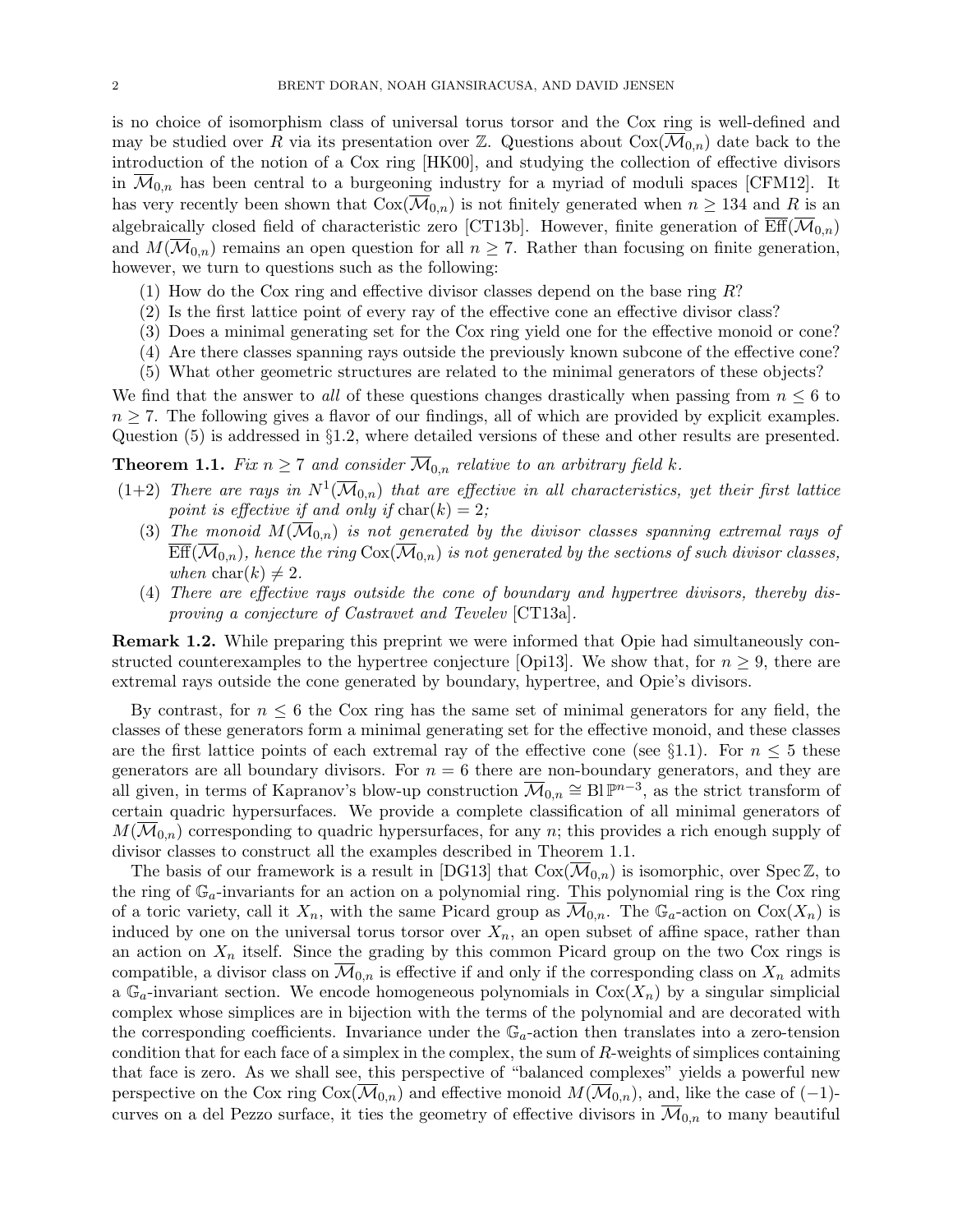classical constructions, such as triangulations of the sphere and other closed manifolds. We list several open questions and areas of further study arising from this perspective in §6.

1.1. Previously known results and constructions. Throughout this paper we fix an isomorphism  $\overline{\mathcal{M}}_{0,n} \cong \text{Bl }\mathbb{P}^{n-3}$ , i.e., a choice of  $\psi$ -class. This isomorphism was originally provided by Kapranov over Spec C [Kap93a], but work of Hassett extends it to be defined over Spec Z [Has03, §6. This yields a Z-grading on  $Cox(\overline{\mathcal{M}}_{0,n})$  and  $Pic(\overline{\mathcal{M}}_{0,n})$ ; indeed, by the *degree* of a divisor or its class we shall mean the image under the map  $Pic(\overline{\mathcal{M}}_{0,n}) \to Pic(\mathbb{P}^{n-3}) \cong \mathbb{Z}$  induced by the above blow-up presentation. Thus, the degree of an effective divisor is zero if it is a union of exceptional divisors and it is simply the degree of its image as a hypersurface in  $\mathbb{P}^{n-3}$  otherwise.

The first conjecture concerning effective divisors in  $\overline{\mathcal{M}}_{0,n}$  was given by Fulton, although formally stated by Keel and McKernan in [KM96]. It asserts that  $\overline{\text{Eff}}(\overline{\mathcal{M}}_{0,n})$  is spanned by the classes of boundary divisors, extending the del Pezzo situation of  $n = 5$  and inspired by the geometry of toric varieties where boundary strata do indeed span all effective classes. Put another way, this conjecture says that the effective cone is generated by classes of degree at most one. However, Keel and Vermeire simultaneously found degree two counterexamples for  $n = 6$  [Ver02, GKM02]. Hassett and Tschinkel, with the help of computer calculation, verified that for  $n = 6$  the Keel-Vermeire classes, together with the boundary classes, do in fact span the entire effective cone [HT02].

The question remained of whether the unique (up to scalar) sections of these divisor classes generate  $\text{Cox}(\mathcal{M}_{0,6})$ . Here Castravet performed a comprehensive analysis of this particular case and found a positive answer to this question [Cas09]. This implies that the effective monoid  $M(\overline{\mathcal{M}}_{0,6})$  is also minimally generated by the boundary and Keel-Vermeire classes, so essentially everything is known here and attention now turns to  $n > 6$ . Many experts believed the Keel-Vermeire classes in  $n = 6$  must be part of a more general construction valid for all n, yet this vast generalization proved rather elusive. A breakthrough was made in 2009 when Castravet and Tevelev found a construction (summarized in §5.1) that yields all Keel-Vermeire classes in  $n = 6$  and a huge number of new extremal rays for  $n \geq 7$ . They conjectured that the boundary classes together with these so-called hypertree divisor classes span  $\overline{\text{Eff}}(\overline{\mathcal{M}}_{0,n})$  for all n [CT13a]. Additionally, they raised the question (and called it a "pipe dream") of whether, as with  $n = 6$ , it is always the case that the Cox ring is generated by sections of divisor classes spanning extremal rays of the effective cone. One could weaken this dream slightly and ask for the effective monoid  $M(\mathcal{M}_{0,n})$  to be generated by classes lying along extremal rays. As we shall see below, these dreams fail for all  $n \geq 7$ , as does the hypertree conjecture (see also Remark 1.2 concerning Opie's exciting paper [Opi13]).

Along with the remarkable recent result of Castravet and Tevelev that  $Cox(\mathcal{M}_{0,n})$  is not finitely generated for  $n \geq 134$  [CT13b], or in other words, that Hu and Keel's dream for  $\overline{\mathcal{M}}_{0,n}$  is also false [HK00], we are left once again in a quandary: one hopes that there is some order to the seemingly chaotic and unwieldy collection of effective divisors and divisor classes on  $\overline{\mathcal{M}}_{0,n}$ , yet the challenge is to find a structure that best describes it and reveals how truly complex it is.

1.2. Precise statement of new results and constructions. For us, a (possibly singular)  $d$ simplex is a multiset of cardinality  $d+1$ , and a pure-dimensional simplicial complex of dimension d, or "d-complex", with vertex set  $[n-1] := \{1, \ldots, n-1\}$  is any set of d-simplices with entries in  $[n-1]$ . Thus, a 1-complex is a graph with loops allowed but multiple edges disallowed. For a multiset S, the number of times  $i \in S$  occurs is its multiplicity, denoted mult<sub>i</sub>(S). We call a complex "non-singular" if every element of every simplex in it has multiplicity at most one.

Fix a ring R and consider  $\overline{\mathcal{M}}_{0,n}$  relative to Spec R. A weighted complex is an assignment of a nonzero element of  $R$  to each simplex in a complex, and a weighted complex is "balanced" if, for each face, the sum of the weights of simplices containing it is zero (see Definition 3.2 for details). It is "balanceable" if there exists a collection of elements of  $R \setminus \{0\}$  satisfying this property. For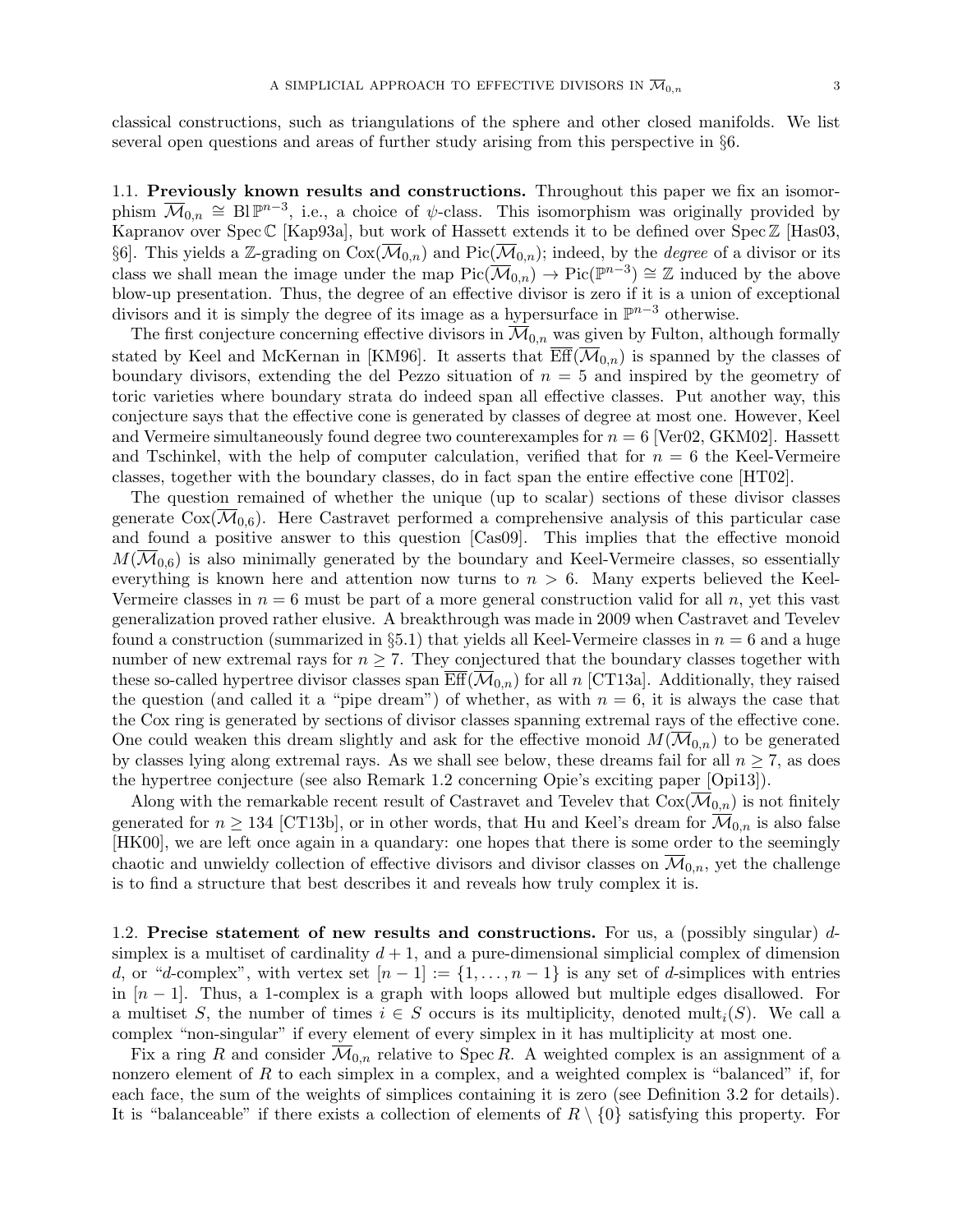any d-complex  $\Delta$  on  $[n-1]$  we define a degree  $d+1$  divisor class  $D_{\Delta}$  as follows:

$$
D_{\Delta} := (d+1)H - \sum_{I} \left( d + 1 - \max_{\sigma \in \Delta} \left\{ \sum_{i \in I} \text{mult}_i(\sigma) \right\} \right) E_I \in \text{Pic}(\overline{\mathcal{M}}_{0,n}).
$$

Here  $I \subseteq [n-1]$  satisfies  $1 \leq |I| \leq n-4$  and  $E_I$  denotes the corresponding exceptional divisor. The following result is where we crucially use the identification in [DG13] (and summarized in §2) of  $Cox(\overline{\mathcal{M}}_{0,n})$  with an explicit ring of  $\mathbb{G}_a$ -invariants:

**Theorem 1.3.** For any  $d \geq 0$  and  $n \geq 5$ , there is a natural bijection between degree  $d+1$  multihomogeneous elements of  $Cox(\overline{\mathcal{M}}_{0,n})$ , not divisible by any exceptional divisor section, and balanced d-complexes on  $[n-1]$ . All balancings on a complex  $\Delta$  correspond to elements with class  $D_{\Delta}$ .

We call a complex "minimal" if it is balanceable yet no proper subcomplex is balanceable. For a d<sub>1</sub>-complex  $\Delta_1$  and a d<sub>2</sub>-complex  $\Delta_2$ , their product is the  $(d_1 + d_2 + 1)$ -complex  $\Delta_1 \cdot \Delta_2$  with simplices  $\sigma_1 \cup \sigma_2$  where  $\sigma_i \in \Delta_i$ . Recall that the monoid  $M(\overline{\mathcal{M}}_{0,n})$  of effective divisor classes has a unique collection of minimal generators (cf., Remark 3.18). We can now state our main results on complexes and divisor classes:

**Theorem 1.4.** Fix integers  $d, n$  as above.

(1) Let  $D \in Pic(M_{0,n})$  be a class such that  $D-E_I$  is not effective for any I. Then D is effective if and only if there is a balanceable complex  $\Delta$  with  $D_{\Delta} = D$ .

Assume now that  $d \leq n-5$  and  $\Delta$  is a non-singular d-complex.

- (2) Suppose that every proper subcomplex  $\Delta' \subsetneq \Delta$  is not balanceable. Then  $D_{\Delta}$  is effective if and only if  $\Delta$  is balanceable.
- (3) If  $\Delta$  is minimal and R is a field then  $h^0(\overline{\mathcal{M}}_{0,n}, D_{\Delta}) = 1$ . If, moreover, there is no decomposition  $\Delta = \Delta_1 \cdot \Delta_2$  with  $\Delta_i$  minimal non-singular complexes supported on disjoint subsets of  $[n-1]$ , then  $D_{\Delta}$  is a minimal generator of  $M(\mathcal{M}_{0,n})$  and every generating set for  $Cox(\overline{\mathcal{M}}_{0,n})$  includes the unique (up to scalar) section of  $D_{\Delta}$ .

These results, as well as Theorem 1.3, are all stated and proven in §3. Turning now to 1-complexes (i.e., graphs) and their corresponding degree two divisor classes (i.e., strict transforms of quadric hypersurfaces) we have the following (see  $\S 4.1$ ):

**Theorem 1.5.** Fix a base field k. The minimal generators of  $M(\mathcal{M}_{0,n})$  with degree two are precisely the classes  $D_{\Delta}$  where  $\Delta$  is either (cf., Figure 2):

- (1) an m-gon with  $m \geq 6$  even,
- (2) an  $m_1$ -gon meeting an  $m_2$ -gon at a single vertex, with both  $m_i \geq 3$  odd, or
- (3a) (when char(k) = 2) the disjoint union of an  $m_1$ -gon and an  $m_2$ -gon, with  $m_i \geq 3$  odd;
- (3b) (when char(k)  $\neq$  2) an m<sub>1</sub>-gon connected by a path of any length of bivalent vertices to an  $m_2$ -gon, with  $m_i \geq 3$  odd.

In particular, for any  $n \geq 6$  we have non-boundary classes, not pulled-back along a forgetful map, that are minimal generators over any field. The divisor classes appearing in this classification, and closely related ones, exhibit some interesting previously unobserved phenomena—specifically, that of Theorem 1.1. If  $\Delta$  is a 1-complex given by two triangles connected by a single edge (Figure 3) then  $2D_\Delta$  is a sum of boundary classes (cf., Example 4.8) so the class  $D_\Delta$  does not span an extremal ray of  $Eff(\overline{\mathcal{M}}_{0,7})$ , even though it is a minimal generator of  $M(\overline{\mathcal{M}}_{0,7})$  and its unique (up to scalar) section is a necessary generator for  $Cox(\mathcal{M}_{0.7})$ , when  $char(k) \neq 2$ . If  $\Delta$  is the 1-complex of edges in a disjoint union of two triangles, then  $D_{\Delta}$  is effective if and only char $(k) = 2$ , yet it turns out (see §5.4.2) that  $2D_{\Delta}$  is effective in all characteristics. Moreover, the ray spanned by this class lies outside the cone of boundary and hypertree divisors (Corollary 5.11), so it yields an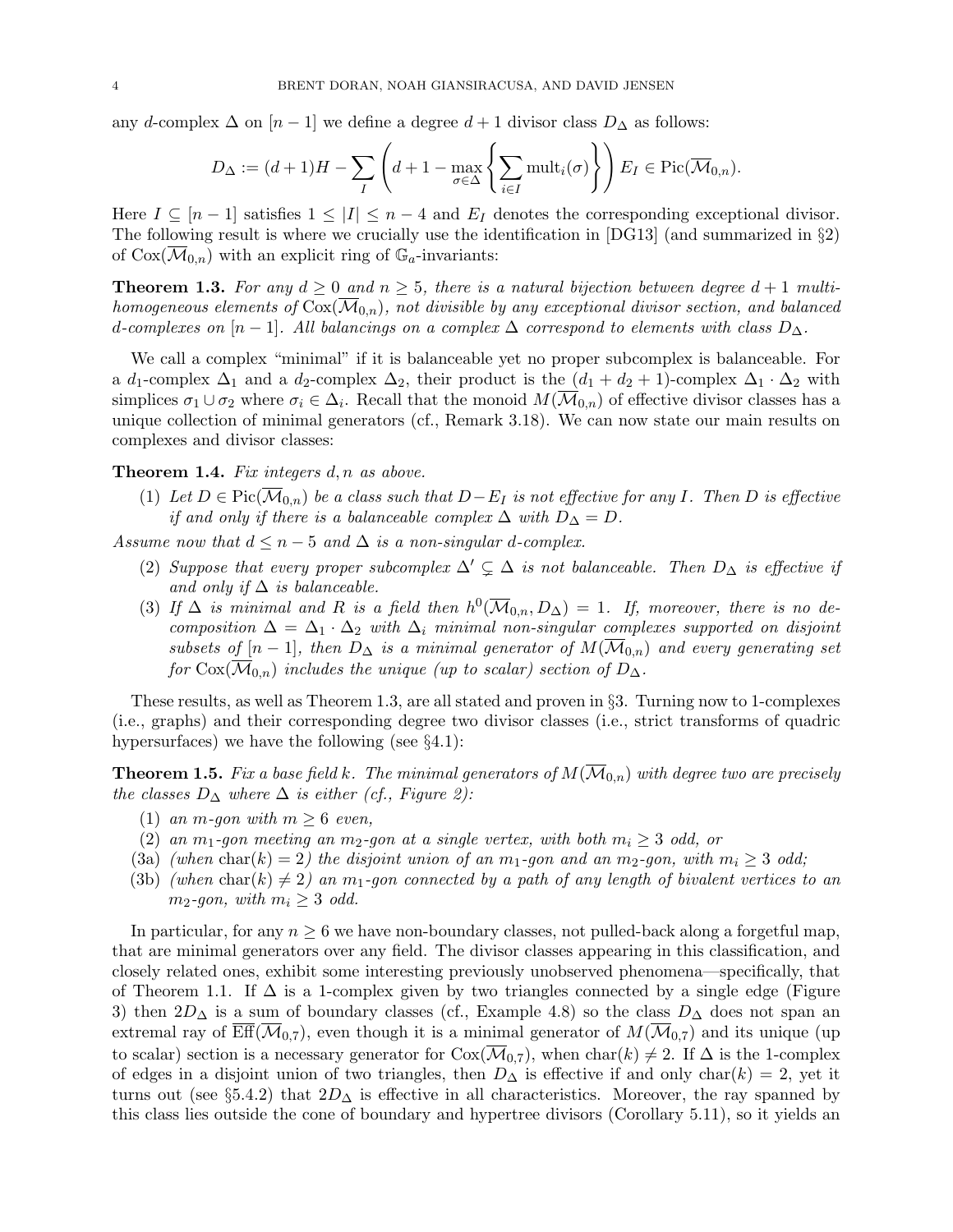$n = 7$  counterexample to the Castravet-Tevelev conjecture and its pull-backs along the forgetful morphisms thus yield counterexamples for all n.

If  $\Delta$  is the 1-complex of edges of an octagon, then  $D_{\Delta}$  spans an extremal ray of  $\overline{\text{Eff}}(\overline{\mathcal{M}}_{0,9})$  which is also a counterexample to the hypertree conjecture (§5.4.1). We prove extremality by constructing a curve that covers this divisor and intersects it negatively. To see that this ray is distinct from all the extremal rays spanned by hypertree divisors, we prove in §5.2 that the only hypertree divisors of degree two for some choice of  $\psi$ -class are the unique  $n = 6$  hypertree (the Keel-Vermeire class, which we identify as  $D_{\Delta}$  where  $\Delta'$  is the edges of a pair of triangles meeting at a single vertex) and the unique  $n = 7$  hypertree (which we identify as  $D_{\Delta}$  where  $\Delta'$  is the edges of a hexagon). Note that this extremal ray spanned by  $D_{\Delta}$  for  $\Delta$  the octagon is also distinct from the extremal rays recently found by Opie, since those all have degree greater than two [Opi13]. In §1.3 we illustrate the correspondence of Theorem 1.3 with this particular choice of  $\Delta$ .

In §4.2 we give some examples of minimal complexes yielding divisor classes of degree three that are minimal generators for the effective monoid. One of these, the faces of a cycle of tetrahedra linked together in a precise way (see Figure 4), turns out to correspond to the unique  $n = 7$ hypertree divisor (for a different choice of  $\psi$ -class than the one used above) when there are three tetrahedra in the cycle. The other examples we present are well-known triangulations of the sphere and torus. It would be interesting to understand more systematically the link between such divisors and triangulations of closed manifolds. We conclude in §6 with a list of open questions and areas for further research arising from the investigations in this paper.

1.3. A quadric example: the octagon. We present here an example of the correspondence in Theorem 1.3 in the case of the 1-complex  $\Delta$  given by the edges of an octagon. The associated divisor class  $D_{\Delta} \in Pic(\overline{\mathcal{M}}_{0,9})$  is our degree two counterexample to the hypertree conjecture for  $\overline{\mathcal{M}}_{0,9} = \text{Bl}\,\mathbb{P}^6$ . From our  $\mathbb{G}_a$ -invariant perspective, one should view the coordinates on  $\mathbb{P}^6$  as differences  $y_i - y_j$  of the homogeneous coordinates  $y_1, \ldots, y_8$  on  $\mathbb{P}^7$  (see §2). If we set

$$
\Delta = \{\{1, 2\}, \{2, 3\}, \dots, \{7, 8\}, \{8, 1\}\}\
$$

then this can be balanced by assigning these edges alternating elements of  $\{\pm 1\} \subseteq R$  (in fact, every balanced R-weighting is a constant multiple of this one). Associated to this weighted complex is the quadric hypersurface in  $\mathbb{P}^7$  defined by

$$
y_1y_2 - y_2y_3 + \ldots + y_7y_8 - y_8y_1 = 0,
$$

which is a cone over a quadric hypersurface in  $\mathbb{P}^6$ . If we label the 7 coordinate points as  $q_1, \ldots, q_7$ and the "general" point  $q_8 := [1 : \cdots : 1]$ , then in the Kapranov blow-up the strict transform of our quadric has class

$$
2H - \sum E_I \in \mathrm{Pic}(\overline{\mathcal{M}}_{0,9}),
$$

where this sum is over all permissible index sets  $I \subset \{1, \ldots, 8\}$  that do not contain a pair of indices  $\{i, i+1\}$  (mod 8) corresponding to an edge in  $\Delta$ . Geometrically, a codimension  $\geq 2$  linear subspace spanned by a collection of the  $q_i$  is contained in this quadric unless two of the points are connected by an edge in the octagon.

Acknowledgements. We thank Aravind Asok, Ana-Maria Castravet, Charles Doran, Emily Frey, Jeff Giansiracusa, Angela Gibney, Sean Keel, Frances Kirwan, Rahul Pandharipande, Bernd Sturmfels, and Jenia Tevelev for useful discussions, and Andrey Novoseltsev for numerous computer calculations. We thank Abramovich, Castravet, and Tevelev in particular for comments on an earlier version of this paper, and the organizers of the COMB IV conference, August 2013, for inviting us to present our hypertree counterexamples. The first author was supported in part by the SNF, the second author by an NSF postdoctoral fellowship, and the third author by a Simons postdoctoral fellowship. We also thank the ESI in Vienna for hosting all three of us for a portion of these investigations and FIM in Zürich for hosting the second author.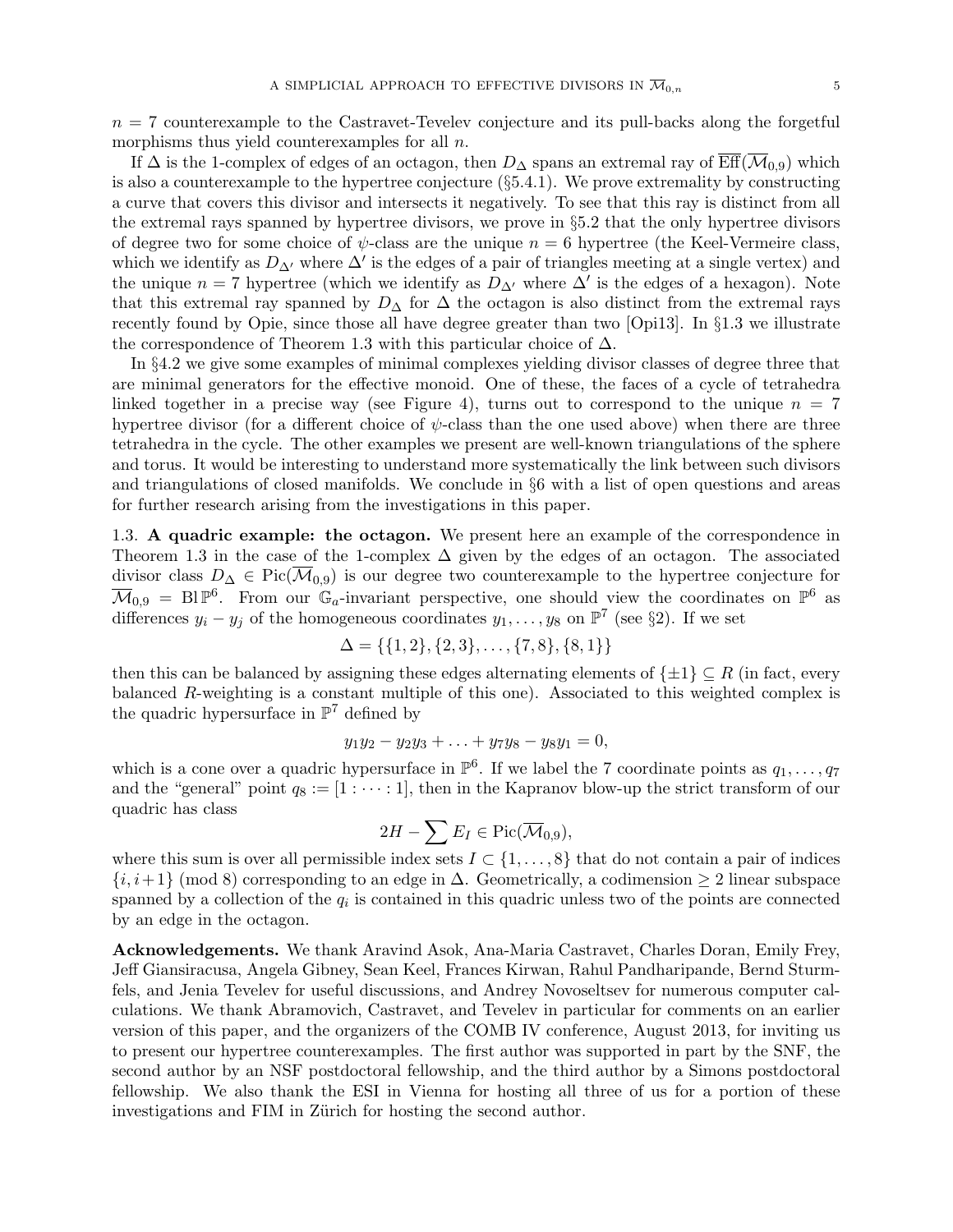#### 2. Background: the Cox ring as a ring of invariants

Here we briefly summarize the construction and result of [DG13] that we rely on throughout. The reader is referred to that paper for all details. Let  $X_n$  be the toric variety obtained as the iterated blow-up of  $\mathbb{P}^{n-2}$  along all codimension  $\geq 3$  coordinate linear subspaces, in order of increasing dimension. This can be viewed as the result of performing Kapranov's iterated blow-up construction of  $\overline{\mathcal{M}}_{0,n}$  but in  $\mathbb{P}^{n-2}$  instead of  $\mathbb{P}^{n-3}$ , so that there is a projectivity sending all of the blown-up points to coordinate points, not just all but one of them. The Picard groups of  $\overline{\mathcal{M}}_{0,n}$  and  $X_n$  can be identified once a  $\psi$ -class on  $\overline{\mathcal{M}}_{0,n}$  is chosen to induce an isomorphism  $\overline{\mathcal{M}}_{0,n} \cong \text{Bl}\,\mathbb{P}^{n-3}$ . Indeed,

$$
\operatorname{Pic}(\overline{\mathcal{M}}_{0,n}) = \mathbb{Z}H \bigoplus_{1 \leq |I| \leq n-4} \mathbb{Z}E_I = \operatorname{Pic}(X_n),
$$

where H is the pull-back of a general hyperplane and the  $E_I$ ,  $I \subset [n-1]$ , are the exceptional divisors.

The Cox ring of  $X_n$ , as with any toric variety, is a polynomial ring [Cox95]; write it as

$$
Cox(X_n) = k[y_1, \ldots, y_{n-1}, (x_I)_{1 \leq |I| \leq n-4}],
$$

where the  $y_i$  define the strict transforms of the coordinate hyperplanes in  $\mathbb{P}^{n-2}$  and  $x_I$  is a section of  $E_I$ . The Pic $(X_n)$ -grading is given by

(1) 
$$
[x_I] = E_I \text{ and } [y_i] = H - \sum_{I \not\ni i} E_I.
$$

The non-reductive group  $\mathbb{G}_a$  admits an action (non-linearizable for  $n \geq 6$ )

$$
x_I \mapsto x_I
$$
 and  $y_i \mapsto y_i + s \prod_{I \ni i} x_I$ ,  $s \in \mathbb{G}_a$ 

satisfying  $Cox(X_n)^{\mathbb{G}_a} = \text{Cox}(\overline{\mathcal{M}}_{0,n})$  [DG13, Corollary 1.3(1)]. The orbits for the induced  $\mathbb{G}_a$ -action on affine space yield, upon quotienting by the Neron-Severi torus  $Hom(Pic(X_n), \mathbb{G}_m)$ , the fibers of a rational map  $X_n \dashrightarrow \overline{\mathcal{M}}_{0,n}$ . The restriction of this map to each exceptional divisor and to the complement of the exceptional divisors is a linear projection. For instance, when  $n = 5$  it is the map  $Bl_{4pts} \mathbb{P}^3 \dashrightarrow Bl_{4pts} \mathbb{P}^2$  given by projecting linearly from a point q in the base  $\mathbb{P}^3$  and from the point in each exceptional  $\mathbb{P}^2$  that is the intersection with the strict transform of the line from q.

Inverting all the  $x_I$  roughly corresponds to removing the exceptional divisors, in which case the geometry is simply a linear projection  $\mathbb{P}^{n-2}$  -→  $\mathbb{P}^{n-3}$ . On this localization of  $Cox(X_n)$  we have the uniform translation action

$$
\frac{y_i}{z_i} \mapsto \frac{y_i}{z_i} + s, \text{ where } z_i := \prod_{I \ni i} x_I,
$$

so the homogeneous coordinates on  $\mathbb{P}^{n-3}$  are the differences  $\frac{y_i}{z_i} - \frac{y_j}{z_j}$  $\frac{y_j}{z_j}$  (these generate the ring of invariants for this action). Any hypersurface in  $\mathbb{P}^{n-3}$  is given by a polynomial in these differences, and its strict transform in Bl $\mathbb{P}^{n-3}$  is given by clearing the denominators. More formally, we have:

**Theorem 2.1** (DG13, Corollary 1.3). For all  $n \geq 5$ ,

$$
Cox(\overline{\mathcal{M}}_{0,n}) = k[(x_I^{\pm 1})_{1 \leq |I| \leq n-4}, (\frac{y_i}{z_i} - \frac{y_j}{z_j})_{i,j \leq n-1}] \cap \text{Cox}(X_n).
$$

By Equation (1) we have  $\left[\frac{y_i}{z_i} - \frac{y_j}{z_j}\right]$  $\frac{y_j}{z_j}$  =  $H - \sum E_I$ , where the sum ranges over all permissible I. The boundary divisors are given by the  $x_I$  and the binomials obtained by clearing denominators of the differences  $\frac{y_i}{z_i} - \frac{y_j}{z_j}$  $\frac{y_j}{z_j}$ . Elements of the Cox ring with class that is not a sum of boundary classes are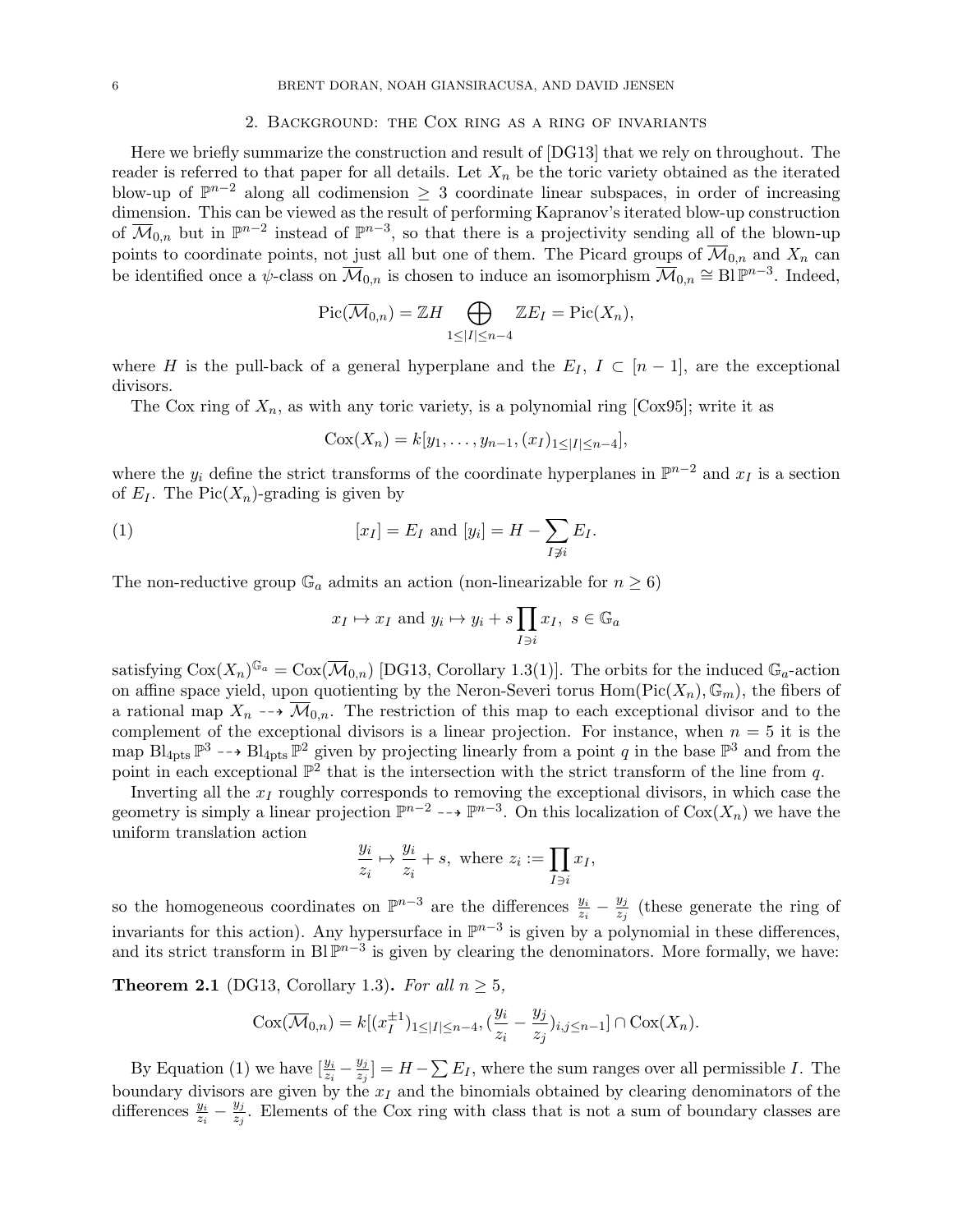given by clearing denominators of a polynomial in the differences  $\frac{y_i}{z_i} - \frac{y_j}{z_j}$  $\frac{y_j}{z_j}$  where some cancellation occurs when expanding it out. For instance, the Keel-Vermeire divisors are obtained from

(2) 
$$
\left(\frac{y_1}{z_1} - \frac{y_2}{z_2}\right)\left(\frac{y_3}{z_3} - \frac{y_4}{z_4}\right) - \left(\frac{y_1}{z_1} - \frac{y_3}{z_3}\right)\left(\frac{y_2}{z_2} - \frac{y_5}{z_5}\right)
$$

and its permutations.

## 3. Weighted simplicial complexes

Given a multiset  $S$ , we denote its cardinality (counting elements according to their multiplicity) by  $|S|$ . The support, denoted Supp $(S)$ , is the set of elements appearing in S, irrespective of multiplicity. Thus  $|\text{Supp}(S)| \leq |S|$ , with equality if and only if S has no repeated elements.

**Definition 3.1.** For a positive integer d and a set A, by a d-simplex on A we shall mean a multiset of cardinality  $d+1$  with entries in A. It is singular if  $|\text{Supp}(\sigma)| < |\sigma|$ , and non-singular otherwise. A simplicial complex of pure-dimension d on A, or "d-complex" for short, is any set of d-simplices on A. We call a complex singular if any of the simplices comprising it is singular, otherwise the complex is non-singular.

For instance, a 1-complex is a graph in which loops are allowed (and remembered as edges of the form  $\{v, v\}$ , but multi-edges are disallowed.

**Definition 3.2.** For a ring R, we say that a d-complex  $\Delta = {\sigma_1, \ldots, \sigma_r}$  on A is R-weighted if each d-simplex  $\sigma_i$  is assigned a non-zero element  $w_i \in R$ . The weighted complex  $(\Delta, \{w_i\})$  is balanced in degree j if for each multiset S with  $|S| = j$  and  $\text{Supp}(S) \subseteq A$ , we have

$$
\sum_{\sigma_i \supseteq S} w_i = 0.
$$

A weighted d-complex is balanced if it is balanced for each  $j \in \{0, \ldots, d-1\}$ , and an arbitrary d-complex is balanceable over R if there exists nonzero elements of R making it balanced as an R-weighted d-complex.

Remark 3.3. The sum in the above balancing condition incorporates the multiset structure of singular simplices, so for example a loop  $\sigma = \{i, i\}$  in a 1-complex with weight w contributes weight 2w for  $S = \{i\}$  because we view  $\{i\}$  as a subset of the multiset  $\{i, i\}$  with multiplicity two.

Being balanced in degree 0 simply means the total weight is zero:  $\sum_{i=1}^{r} w_i = 0$ . This condition is implied by the other balancing conditions in many situations, as the following result illustrates.

**Proposition 3.4.** Fix integers  $1 \leq \ell \leq d$ . If the image of  $\binom{d+1}{\ell}$  $\ell^{+1}_{\ell}$   $)\in \mathbb{Z}$  under the map  $\mathbb{Z} \to R$  is a non-zero-divisor, then an R-weighted d-complex is balanced in degree 0 if it is balanced in degree  $\ell$ .

*Proof.* Consider a weighted d-complex with notation  $(\Delta, \{w_i\})$  as above. Then

$$
\binom{d+1}{\ell} \sum_{i=1}^r w_i = \sum_{|S| = \ell} \sum_{\sigma_i \supseteq S} w_i
$$

since each *d*-simplex has  $\binom{d+1}{\ell}$ <sup>+1</sup>) faces spanned by  $\ell$  vertices. The claim now follows immediately.  $\Box$ 

Recall from the introduction that we fix an isomorphism  $\overline{\mathcal{M}}_{0,n} \cong \text{Bl } \mathbb{P}^{n-3}$ , for  $n \geq 5$ , and hence a notion of degree of divisors and their classes. We also use the notation from §2 and work over an arbitrary ring  $R$ —that is, all weightings of complexes are  $R$ -weightings, unless otherwise stated, and the variety  $\overline{\mathcal{M}}_{0,n}$  is considered relative to Spec R; in particular,  $Cox(\overline{\mathcal{M}}_{0,n})$  is an R-algebra.

**Theorem 3.5.** For  $d \geq 1$ , there is a bijection between degree d homogeneous elements of  $Cox(\overline{M}_{0,n})$ , not divisible by any exceptional divisor section  $x_I$ , and balanced  $(d-1)$ -complexes on  $[n-1]$ .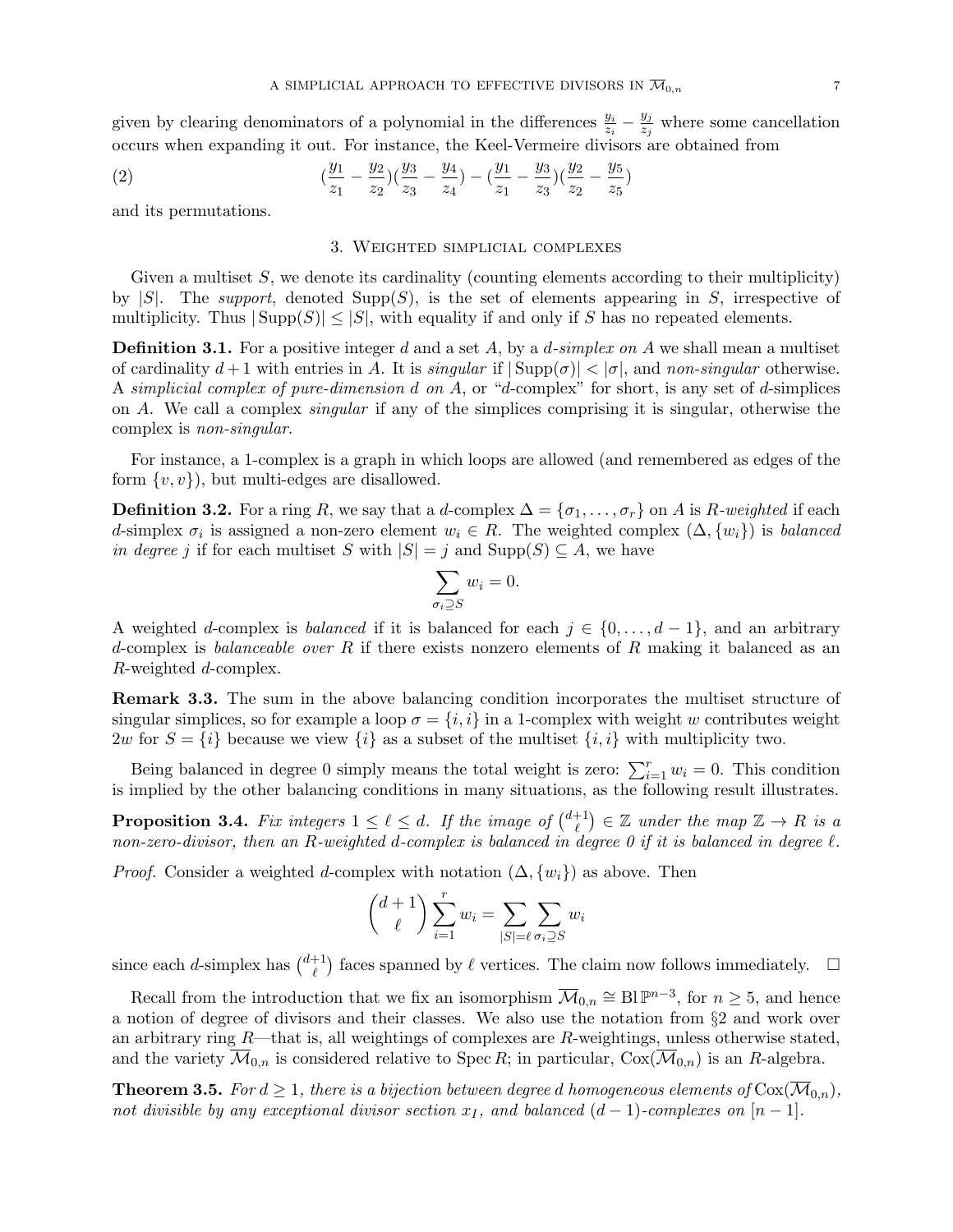Proof. Such an element of the Cox ring is a section of a divisor class corresponding to the strict transform in Bl $\mathbb{P}^{n-3} \cong \overline{\mathcal{M}}_{0,n}$  of a degree d hypersurface in  $\mathbb{P}^{n-3}$ . As discussed in §2, these hypersurfaces in  $\mathbb{P}^{n-3}$  can be viewed as degree d polynomials in the rational functions  $\frac{y_i}{z_i}$  that are invariant under the uniform translation action  $\frac{y_i}{z_i} \mapsto \frac{y_i}{z_i} + s$ ,  $s \in \mathbb{G}_a$ , and their strict transforms are obtained by clearing denominators. Therefore, it suffices to show that balanced complexes are in bijection with invariant homogeneous polynomials in these coordinates.

For each balanced  $(d-1)$ -complex  $\Delta = (\Delta, \{w_i\}_{i=1}^r)$ , consider the Laurent polynomial

$$
f_{\underline{\Delta}}:=\sum_{i=1}^r w_i \frac{y_{\sigma_i}}{z_{\sigma_i}}
$$

,

where  $y_{\sigma_i} = \prod_{j \in \sigma_i} y_j$  (resp.  $z_{\sigma_i}$ ) is the degree d monomial given by the obvious multi-index notation.

The  $\mathbb{G}_a$ -action sends  $f_\Delta$  to an expression that is a degree d polynomial in the parameter  $s \in \mathbb{G}_a$ . The coefficient of the  $s^{j}$ -term is a homogeneous polynomial in the  $\frac{y_{i}}{z_{i}}$  of degree  $d-j$ . Given a multiset S of cardinality  $d - j$ , the sum

$$
\sum_{\sigma_i \supseteq S} w_i
$$

appearing in the degree  $d-j$  balancing condition is precisely the coefficient of the term  $\frac{y_S}{z_S}$  appearing in this homogeneous polynomial. Therefore, the  $s^j$ -term of our polynomial vanishes if and only if  $\Delta$  is balanced in degree  $d - j$ , and hence  $f_{\Delta}$  is  $\mathbb{G}_a$ -invariant if and only if  $\Delta$  is balanced.  $\square$ 

Remark 3.6. The Laurent polynomial  $f$ <sup> $\Delta$ </sup> appearing in the above proof has divisor class independent of the complex  $\Delta$  and the weights  $w_i$ ; indeed, by recalling the Pic( $\overline{\mathcal{M}}_{0,n}$ )-grading on  $Cox(X_n)$ discussed in §2 one sees immediately that  $[y_{\sigma}] - [z_{\sigma}] = dH - d\sum E_I$  for any  $(d-1)$ -simplex  $\sigma$ , hence  $f_{\Delta}$  has this class as well.

**Definition 3.7.** The *support* of a complex  $\Delta$  on A is the collection of indices appearing in the simplices of  $\Delta$ :

$$
Supp(\Delta) := \bigcup_{\sigma \in \Delta} Supp(\sigma) \subseteq A.
$$

Clearly a complex  $\Delta$  on A may be viewed as a complex on Supp( $\Delta$ )  $\subseteq$  A.

**Lemma 3.8.** If  $\Delta$  is a balanced complex on  $[n-1]$ , corresponding to  $f \in \text{Cox}(\overline{\mathcal{M}}_{0,n})$ , then its restriction to Supp( $\Delta$ ) is balanced; if  $g \in \text{Cox}(\overline{\mathcal{M}}_{0, \text{Supp}(\Delta) \sqcup \{*\}})$  is the corresponding polynomial, then  $f = \pi^*g$ , where  $\pi : \overline{\mathcal{M}}_{0,[n-1]\sqcup\{*\}} \to \overline{\mathcal{M}}_{0, \text{Supp}(\Delta)\sqcup\{*\}}$  is the induced forgetful map.

Proof. The balancing statement is trivial, so we focus on the pull-back statement. By [Kap93b, Proposition 2.7, this forgetful map corresponds to a linear projection  $\mathbb{P}^{n-3}$  -- $\rightarrow \mathbb{P}^{|{\rm Supp}(\Delta)|-2}$ . In terms of our  $\mathbb{G}_a$ -invariant coordinates on these projective spaces, this simply means that we send an invariant polynomial in the  $\frac{y_i}{z_i}$  for  $i \in |\text{Supp}(\Delta)|$  to the polynomial with the same monomials and coefficients but with the  $z_i$  redefined accordingly. Since the polynomials in the Cox ring are obtained by clearing denominators of these Laurent polynomials, the result follows.

**Remark 3.9.** Given balanced  $(d-1)$ -complexes  $\Delta$  and  $\Delta'$ , it is easy to see that by summing their R-weightings one obtains a balanced  $(d-1)$ -complex supported on a subset of  $\Delta \cup \Delta'$ . However, the correspondence in Theorem 3.5 is not generally an additive homomorphism with respect to this structure. Indeed, if there is a simplex  $\sigma \in \Delta \cap \Delta'$  and the associated weights satisfy  $w_{\sigma} + w_{\sigma}' = 0$ , then it may not be the case that clearing denominators of  $f_{\Delta}$ ,  $f_{\Delta'}$  commutes with taking their sum.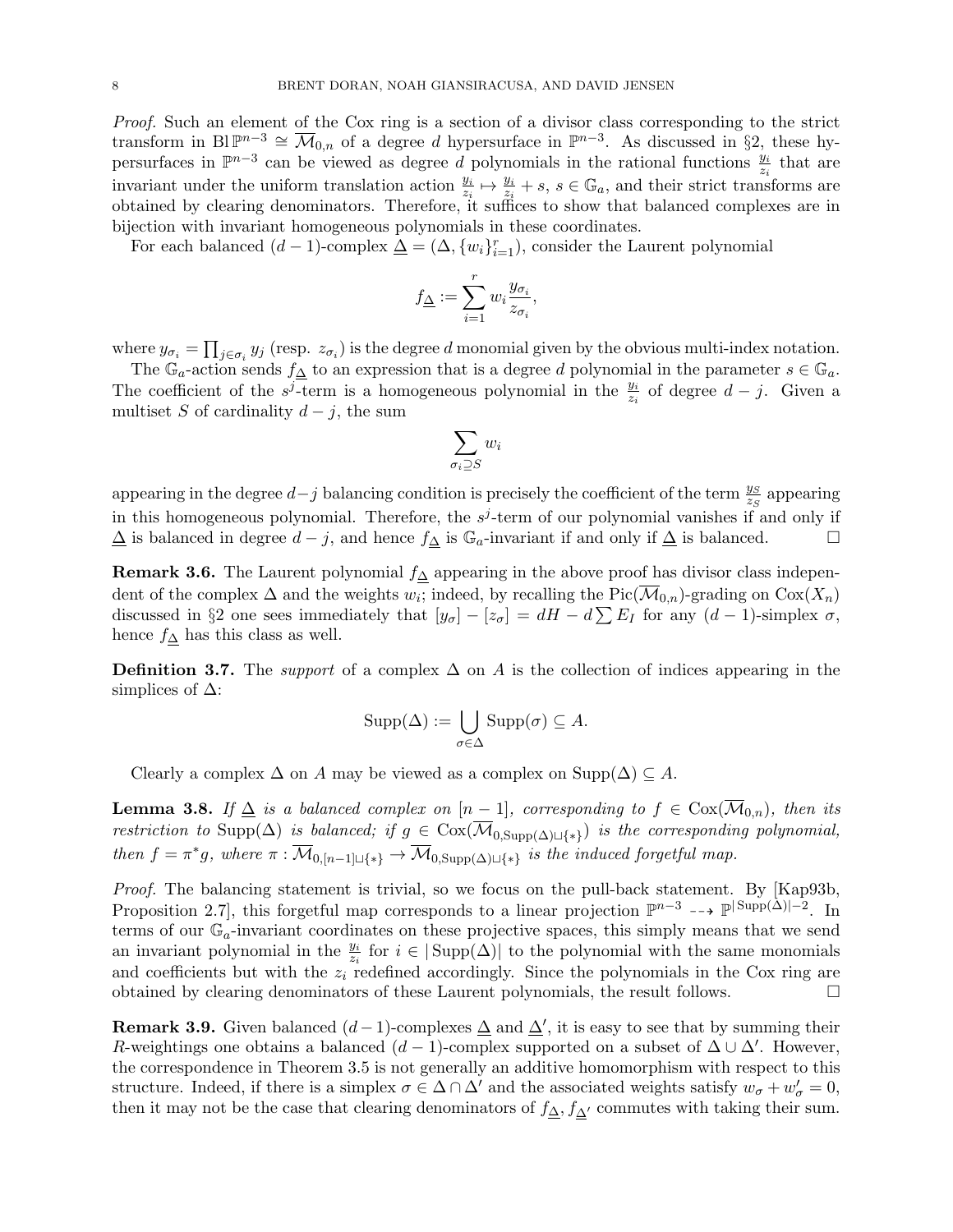

FIGURE 1. Two balanced 1-complexes with the same class in Pic( $\overline{\mathcal{M}}_{0,5}$ ).

3.1. **Effective divisor classes.** The following lemma says that the class in  $Pic(\overline{\mathcal{M}}_{0,n})$  of the polynomial associated to a balanced complex is independent of the balancing weights. Thus, associated to each balanceable complex  $\Delta$  is a well-defined divisor class that we denote by  $D_{\Delta} \in \text{Pic}(\mathcal{M}_{0,n})$ . First some notation: given a multiset S and an element  $i \in \text{Supp}(S)$ , we define the *multiplicity* of i in S, denoted mult<sub>i</sub> $(S)$ , to be the number of times i occurs in S.

**Lemma 3.10.** All balanced weightings on a  $(d-1)$ -complex  $\Delta$  yield homogeneous elements in  $\text{Cox}(\overline{\mathcal{M}}_{0,n})$  that are sections of the same line bundle isomorphism class. Specifically,

$$
D_{\Delta} = dH - \sum_{I} \left( d - \max_{\sigma \in \Delta} \left\{ \sum_{i \in I} \text{mult}_{i}(\sigma) \right\} \right) E_{I} \in \text{Pic}(\overline{\mathcal{M}}_{0,n}).
$$

Proof. This follows directly from the proof of Theorem 3.5 and Remark 3.6. Indeed, prior to clearing denominators any Laurent polynomial  $f_{\Delta}$  has class  $dH - \sum dE_I$ , and the above formula encodes the effect on this class of minimally clearing denominators.

**Definition 3.11.** The divisor class  $D_{\Delta} \in Pic(\overline{\mathcal{M}}_{0,n})$  associated to any complex  $\Delta$  on  $[n-1]$ , not just a balanceable complex, is given by the formula in Lemma 3.10.

Some caution is needed here, as it is *not* true that  $D_{\Delta}$  is effective if and only if  $\Delta$  is balanceable. Moreover, we cannot associate to each effective divisor class a well-defined balanceable complex, since as the following example illustrates, different balanceable complexes may yield the same divisor class. In other words, by varying the weights on a balanced complex one obtains a collection of linearly equivalent effective divisors that need not form a complete linear system.

**Example 3.12.** The 1-complex on  $\{1, 2, 3, 4\}$  given by a square  $(\{1, 2\}, \{2, 3\}, \{3, 4\}, \{1, 4\})$  with weights  $(1, -1, 1, -1)$  is clearly balanced, as is the complex  $((\{1, 2\}, \{2, 3\}, \{3, 4\}, \{1, 4\}, \{1, 3\}, \{2, 4\})$ obtained by adding the diagonals and weighting by  $(1, 1, 1, 1, -2, -2)$  (see Figure 1). The corresponding pair of effective divisors both have class  $2H - \sum_{i=1}^{4} E_i \in Pic(\overline{\mathcal{M}}_{0,5}).$ 

There are, however, conditions that guarantee there is unique complex of a given divisor class.

**Proposition 3.13.** Let  $\Delta$  be a non-singular  $(d-1)$ -complex, let  $\Delta'$  be any complex, and suppose moreover that  $d \leq n-4$ . Then  $D_{\Delta} = D_{\Delta'}$  if and only if  $\Delta' = \Delta$ .

*Proof.* Clearly, we may assume that  $\Delta'$  is a  $(d-1)$ -complex. Moreover, by Lemma 3.14 below we can assume  $\Delta'$  is non-singular. Let  $\sigma \in (\Delta \setminus \Delta') \cup (\Delta' \setminus \Delta)$ . Since  $\sigma$  is non-singular it can be regarded as a set, not just a multiset, and the hypothesis  $d \leq n-4$  implies that there exists a variable  $x_{\sigma} \in \text{Cox}(X_n)$ . Then by the formula defining  $D_{\Delta}$  we see that the corresponding class  $E_{\sigma}$ has coefficient zero in one of  $D_{\Delta}$ ,  $D_{\Delta'}$  and negative coefficient in the other.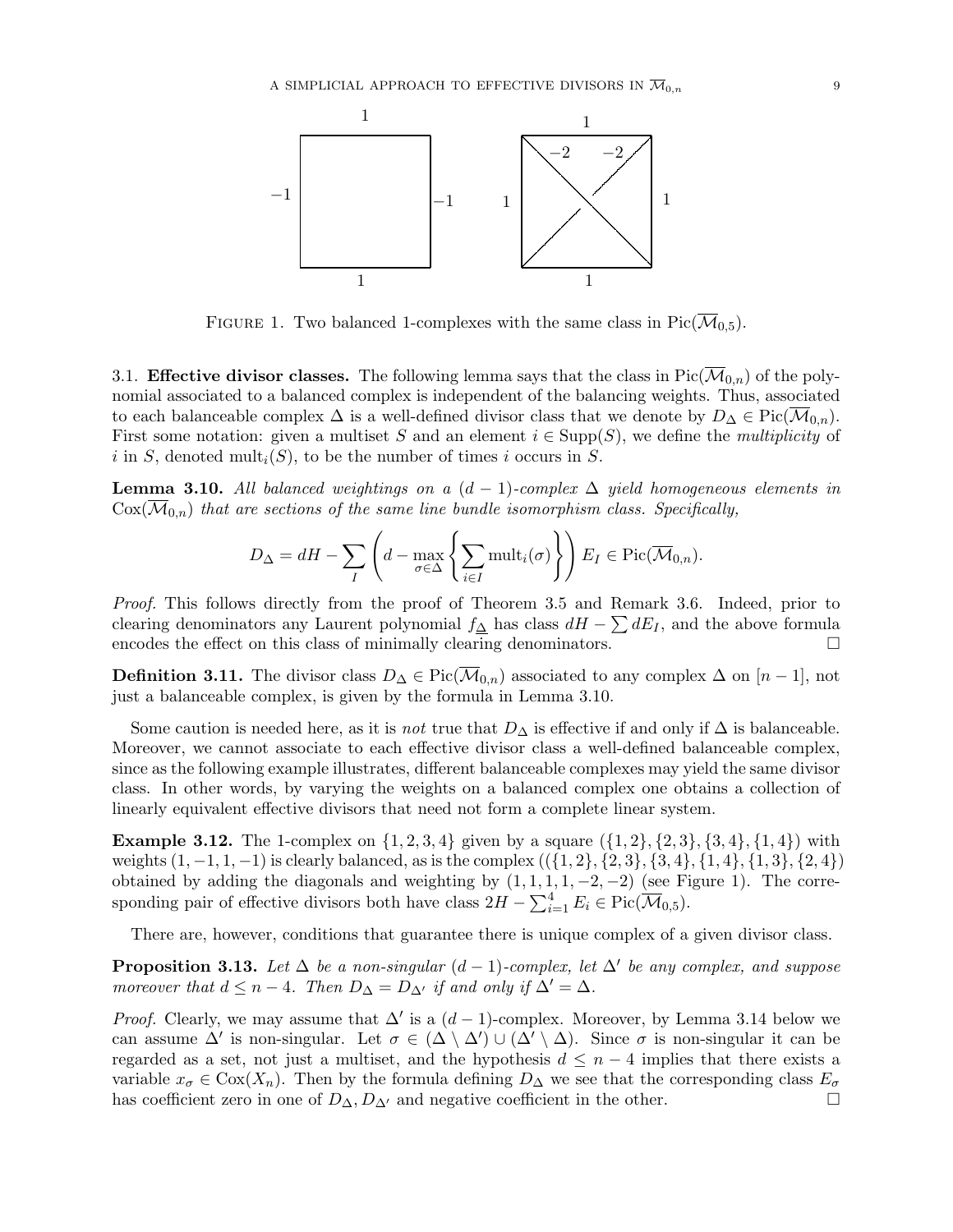**Lemma 3.14.** If  $\Delta$  is a non-singular  $(d-1)$ -complex, and  $\Delta'$  is a singular  $(d-1)$ -complex, then  $D_{\Delta}$  cannot be written as a sum of  $D_{\Delta}$  and any collection (even the empty one) of exceptional classes E<sup>I</sup> .

*Proof.* By assumption, there is a simplex  $\sigma \in \Delta'$  with an index i of multiplicity at least two, whereas i has multiplicity at most one in all simplices of  $\Delta$ . Therefore, the coefficient of  $E_i$  is strictly greater in  $D_{\Delta}$  than in  $D_{\Delta}$ .

**Proposition 3.15.** Let  $\Delta$  be a non-singular  $(d-1)$ -complex, with  $d \leq n-4$ , and suppose every proper subcomplex  $\Delta' \subsetneq \Delta$  is not balanceable. Then  $D_{\Delta}$  is effective if and only if  $\Delta$  is balanceable.

*Proof.* If  $\Delta$  is balanceable then by definition  $D_{\Delta}$  is effective. Conversely, suppose  $\Delta$  is not balanceable. By Theorem 3.5, any section of  $D_{\Delta}$  then corresponds to either (1) a homogeneous element  $f \in \text{Cox}(\mathcal{M}_{0,n})$  divisible by some  $x_I$ , or (2) a balanced weighting on a complex distinct from  $\Delta$ . The second case is ruled out by Proposition 3.13, so consider the first case. By factoring out as many  $x_I$  as possible we obtain  $f = (\prod x_I)g$  where  $g \in \text{Cox}(\overline{\mathcal{M}}_{0,n})$  corresponds to a balanced complex with underlying complex  $\Delta'$ . Then we have

$$
D_{\Delta} = [f] = D_{\Delta'} + \sum E_I,
$$

so  $\Delta' \neq \Delta$  and by Lemma 3.14 we know that  $\Delta'$  is non-singular. We claim that  $\Delta' \subsetneq \Delta$ . If  $\sigma \in \Delta'$ then, since  $\sigma$  is non-singular and  $d \leq n-4$ , there is a variable  $x_{\sigma} \in \text{Cox}(X_n)$ . We see from the formula in Lemma 3.10 that the coefficient of  $E_{\sigma}$  in  $D_{\Delta}$  is zero, hence it is also zero in  $D_{\Delta}$ , so by the same formula we must have  $\sigma \in \Delta$ .

Remark 3.16. Recall that the set of effective divisor classes for a smooth, projective variety X naturally forms a monoid, denoted  $M(X)$ . This monoid is sharp, meaning that the only unit is zero, since a nontrivial line bundle and its dual cannot both admit a global section. If  $Pic(X)$  is finitely generated and torsion-free, then  $M(X)$  is also integral and all non-empty subsets contain a minimal element, so by [Ogu06, Remark 2.1.4] there is a unique minimal generating set, namely, the irreducible elements of the monoid. Recall that an element of a sharp additive monoid is *irreducible* if it is nonzero and it cannot be written as a sum of elements unless one of them is zero.

In the context of  $\overline{\mathcal{M}}_{0,n} \cong \text{Bl }\mathbb{P}^{n-3}$ , an obvious condition for a class to be reducible is if one can subtract off any exceptional divisors from it. For most purposes it therefore suffices to consider effective classes for which no exceptional classes can be removed; the following result says these classes are completely determined by our framework of balanced complexes.

**Corollary 3.17.** Let  $D \in Pic(\overline{\mathcal{M}}_{0,n})$  be a class such that  $D - E_I$  is not effective for any I. Then D is effective if and only if there is a balanceable complex  $\Delta$  with  $D_{\Delta} = D$ .

*Proof.* If there is a balanceable complex  $\Delta$  with  $D_{\Delta} = D$ , then obviously D is effective. Conversely, suppose D is effective, and consider a section  $f \in |D|$ . If f is divisible by some  $x_I$ , then  $D - E_I$  is effective, contradicting the hypothesis. Thus  $f$  satisfies the conditions of Theorem 3.5 and therefore corresponds to a balanced complex  $\Delta$  with class  $D_{\Delta} = D$ .

**Remark 3.18.** Since the balancing condition depends strongly on the base ring  $R$  (for instance, see Proposition 3.4), this result illustrates an intricate characteristic-dependent behavior of the set of effective divisor classes on  $\mathcal{M}_{0,n}$  that appears far from evident from a direct modular perspective. We explore this in more detail below in the case of degree two divisors (cf., Theorem 4.4).

If  $\Delta$  and  $\Delta'$  are balanceable complexes and  $\Delta' \subseteq \Delta$ , then  $D_{\Delta} = D_{\Delta'} + \sum E_I$  for some collection (possibly empty) of exceptional classes, by Lemma 3.10. This motivates the following concept.

Definition 3.19. A balanceable complex  $\Delta$  is *minimal* if for any proper subset  $\Delta' \subsetneq \Delta$ , the complex  $\Delta'$  is not balanceable.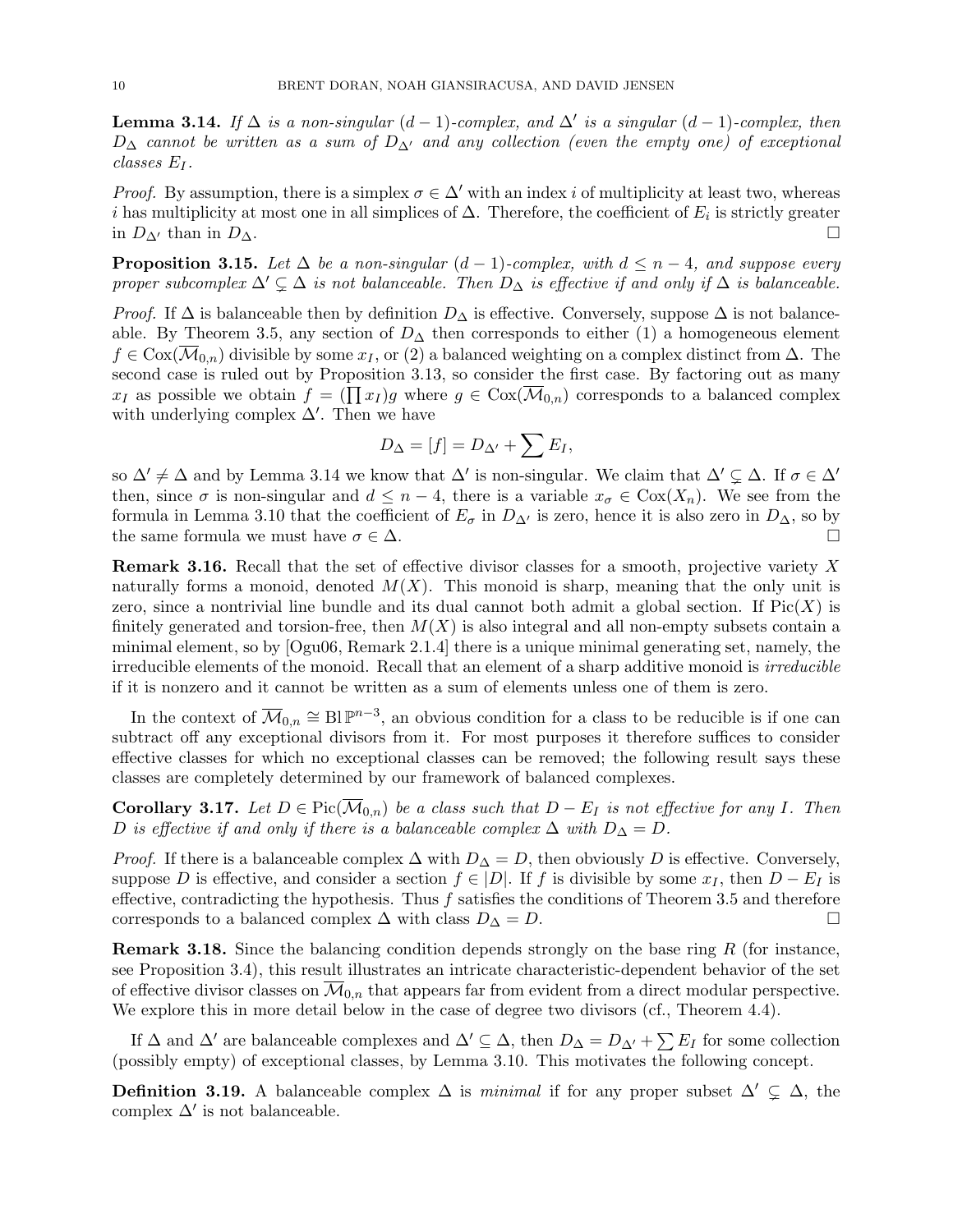**Proposition 3.20.** Suppose R is a field and  $\Delta$  is a minimal complex. Then the set of R-weightings that balance  $\Delta$  (together with zero) forms a 1-dimensional vector space.

*Proof.* Write  $\Delta = {\sigma_1, \ldots, \sigma_m}$ . The fact that R has no zero-divisors implies that if  $\{w_i\}$  is an R-weighting that balances  $\Delta$ , then  $\{rw_i\}$  is also an R-weighting balancing  $\Delta$ , for any  $r \in R \setminus \{0\}$ . Suppose there is a balancing  $\{w_i'\}$  that is not a constant multiple of the balancing  $\{w_i\}$ . The Laurent polynomials  $f_{(\Delta, \{w_i\})}$  and  $f_{(\Delta, \{w'_i\})}$  have the same terms, which are in bijection with  $\Delta$ . Choose a simplex  $\sigma_j \in \Delta$  and consider the collection of weights  $\{w'_j w_i - w_j w'_i\}_{i=1}^m$ . By assumption these are not all zero, and the subset of nonzero elements balances the corresponding subset of  $\Delta$ (cf., Remark 3.9). Since this latter subset is contained in  $\Delta \setminus {\sigma_j}$ , we obtain a contradiction to the hypothesis that  $\Delta$  is minimal.

**Proposition 3.21.** If  $\Delta$  is a non-singular, minimal  $(d-1)$ -complex, with  $d \leq n-4$ , then the set of balancing weights on  $\Delta$  corresponds to the complete linear system  $|D_{\Delta}|$ .

*Proof.* Let  $f \in |D_{\Delta}|$ . There are two cases we must rule out: (1) f is divisible by some  $x_I$ , and (2) f is not divisible by any  $x_I$  but it corresponds to a balanced complex supported on a complex  $\Delta' \neq \Delta$ . The second of these cannot occur due to Proposition 3.13, so suppose the first occurs. The argument in the proof of Proposition 3.15 shows that there is a balanceable complex  $\Delta' \subsetneq \Delta$ ; but this contradicts the minimality hypothesis.

**Corollary 3.22.** If  $\Delta$  is a non-singular, minimal  $(d-1)$ -complex over a field, with  $d \leq n-4$ , then  $h^0(\overline{\mathcal{M}}_{0,n}, D_{\Delta}) = 1.$ 

Proof. This follows immediately from Propositions 3.20 and 3.21.

Minimality is helpful in ruling out one type of reducibility of elements in the monoid of effective divisor classes, namely, the existence of a decomposition  $D = D' + \sum E_I$  where  $deg(D') = deg(D)$ . Another, more subtle, form of reducibility is when  $D = D_1 + D_2$  with  $\deg(D_i) < \deg(D)$ . The following definition is aimed at studying this phenomenon.

**Definition 3.23.** For a  $d_1$ -complex  $\Delta_1$  and a  $d_2$ -complex  $\Delta_2$ , their product is the  $(d_1 + d_2 + 1)$ complex

$$
\Delta_1 \cdot \Delta_2 = \{ \sigma_1 \cup \sigma_2 \mid \sigma_i \in \Delta_i \}.
$$

**Remark 3.24.** If  $\Delta_1$ ,  $\Delta_2$  are balanced complexes, corresponding to polynomials  $g_1, g_2 \in \text{Cox}(\overline{\mathcal M}_{0,n}),$ then it is not generally the case that  $g_1g_2 \in \text{Cox}(\mathcal{M}_{0,n})$  corresponds to a balanced R-weighting on the complex  $\Delta_1 \cdot \Delta_2$ , since cancellation may occur when expanding out this product.

**Theorem 3.25.** Let  $\Delta$  be a non-singular minimal  $(d-1)$ -complex,  $d \leq n-4$ , over a field, and suppose there is no decomposition  $\Delta = \Delta_1 \cdot \Delta_2$  with  $\Delta_i$  minimal non-singular complexes satisfying  $\text{Supp}(\Delta_1) \cap \text{Supp}(\Delta_2) = \emptyset$ . Then  $D_{\Delta}$  is irreducible in  $M(\overline{\mathcal{M}}_{0,n})$  and every generating set for  $Cox(\mathcal{M}_{0,n})$  includes the unique (up to scalar) section of  $D_{\Delta}$ .

*Proof.* The hypotheses of Corollary 3.22 are satisfied, so  $|D_\Delta|$  is spanned by a single element, call it f, which is not divisible by any exceptional divisor section  $x<sub>I</sub>$ . This latter condition implies that there is no non-trivial expression of the form  $D_{\Delta} = D + \sum E_I$  with D effective. Therefore, the only way  $D_{\Delta}$  could be reducible is if we have a decomposition  $D_{\Delta} = D_1 + D_2$  with  $\deg(D_i) < D$ . Such a decomposition would imply a factorization  $f = f_1 f_2$ . Since f is not divisible by any  $x_I$ , neither are the  $f_i$ , so they correspond to balanced complexes  $\Delta_1$  and  $\Delta_2$ . We claim that the underlying complexes  $\Delta_1$  and  $\Delta_2$  are supported on disjoint subsets of  $[n-1]$ :

$$
Supp(\Delta_1) \cap Supp(\Delta_2) = \varnothing.
$$

Indeed, suppose  $\ell \in \sigma_1 \cap \sigma_2$  for some index  $\ell \in [n-1]$  and simplices  $\sigma_i \in \Delta_i$ . Let  $k_i \geq 1$  be the largest exponent of  $y_{\ell}$  appearing in the Laurent polynomial  $f_{\Delta_i}$ . It suffices, by the non-singularity

$$
\mathcal{L}^{\mathcal{L}}(\mathcal{L})
$$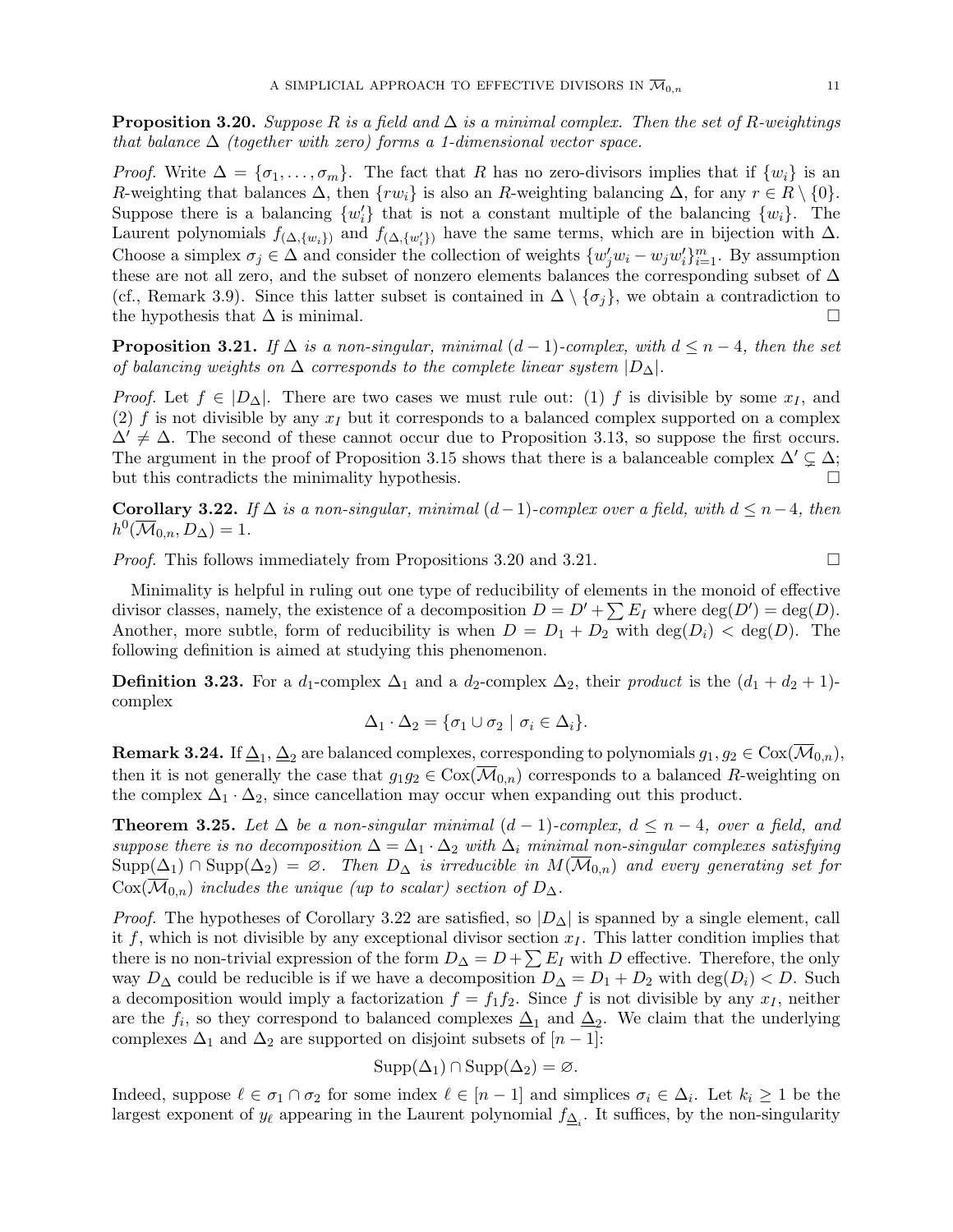hypothesis on  $\Delta$ , to show that the expansion of  $f_1 f_2$  has a nonzero term divisible by  $y_{\ell}^{k_1+k_2}$ ; but this is clear, so the claim holds. It follows that there is no cancellation of terms when expanding the product  $f_1 f_2$ , so  $\Delta_1 \cdot \Delta_2 = \Delta$  and each  $\Delta_i$  is non-singular. Moreover, for this same reason if either  $\Delta_i$  were not minimal, then  $\Delta$  would not be minimal, so we obtain a contradiction to the hypothesis that  $\Delta$  is minimal and not a product of disjointly supported minimal non-singular complexes.

Finally, we note that in general the monoid  $M(X)$  is generated by the classes of a generating set of the ring  $Cox(X)$ ; since this monoid is minimally generated by its irreducible elements, we see that any generating set for the Cox ring must include a section of each irreducible divisor class.  $\Box$ 

#### 4. Catalogue of divisor classes

In this section we continue to work over an arbitrary ring  $R$ , unless otherwise stated, and we introduce various important families of balanceable complexes, with a view towards understanding minimal complexes and irreducible divisor classes (cf., Theorem 3.25). A basic but important observation is that in a balanceable complex, every face of every simplex must belong to more than one simplex. This restriction, as we shall see below, means that minimal complexes tend to be triangulations of closed manifolds, or closely related objects. We start with a simple example.

Example 4.1. A minimal 0-complex is a pair of vertices; the associated divisor class is a degree one boundary divisor, i.e., the strict transform of a hyperplane in  $\mathbb{P}^{n-3}$ . This corresponds to an invariant  $\frac{y_i}{z_i} - \frac{y_j}{z_j}$  $\frac{y_j}{z_j}$ , which upon clearing denominators yields a binomial with class  $H - \sum_{I \neq i,j} E_I$ . Recall that the orthoplex, or cross-polytope, is the convex hull in  $\mathbb{R}^d$  of the 2d vectors  $\pm e_i$ . For example, the 1-orthoplex is an interval, the 2-orthoplex is a square, and the 3-orthoplex is an octahedron. All of the facets of the orthoplexes are simplices. We claim that the d-fold product of minimal 0-complexes with disjoint support is a minimal  $(d-1)$ -complex comprising the  $2^d$ facets of the d-orthoplex; the associated divisor class is a sum of d degree one boundary divisor classes. Indeed, the disjoint support hypothesis implies that clearing denominators commutes with taking the product of the d binomials of the form  $\frac{y_i}{z_i} - \frac{y_j}{z_j}$  $\frac{y_j}{z_j}$ , so the simplices of the product complex correspond simply to the terms of this expansion. This complex is minimal, since removing any simplices would yield a face contained in a single simplex.

4.1. Degree two divisors. Here we investigate in more detail the case of 1-complexes and their corresponding quadric divisor classes. For simplicity we work over an arbitrary field k. Recall that 1-complexes are simply graphs without multiedges. This case is special because one can restrict attention entirely to non-singular complexes, or in other words, loop-free graphs:

**Proposition 4.2.** If a balanceable 1-complex  $\Delta$  is singular, then its class  $D_{\Delta}$  is a sum of boundary divisor classes; in particular, it is reducible.

*Proof.* A singular 1-complex has a simplex of the form  $\sigma = \{i, i\}$ , so by Lemma 3.10 the class  $D_{\Delta}$ involves only  $E_I$  with  $i \notin I$ . Thus we can identify  $D_{\Delta}$  with an effective divisor class on the toric variety  $X_{n-1}$  obtained by blowing up only coordinate points in  $\mathbb{P}^{n-3}$ . The effective cone of this toric variety is generated by exceptional divisors and strict transforms of hyperplanes, so  $D_{\Delta}$  is a sum of exceptional divisors and two strict transforms of hyperplanes. Returning to  $\overline{\mathcal{M}}_{0,n}$ , this shows that  $D_{\Delta}$  is a sum of degree zero boundary divisors and two degree one boundary divisors.

**Remark 4.3.** The above proof shows that for a balanceable  $(d-1)$ -complex  $\Delta$  for any  $d \geq 2$ , the class  $D_{\Delta}$  is a sum of exceptional boundary divisors and d degree one boundary divisors if  $\Delta$ contains a simplex  $\sigma$  with  $|\text{Supp}(\sigma)| = 1$ . Of course, for  $d \geq 3$  there are many singular complexes that do not contain such maximally singular simplices, and for these complexes  $D_{\Delta}$  may in fact be irreducible (cf., §5.3).

Already with non-singular 1-complexes we find some intriguing behavior.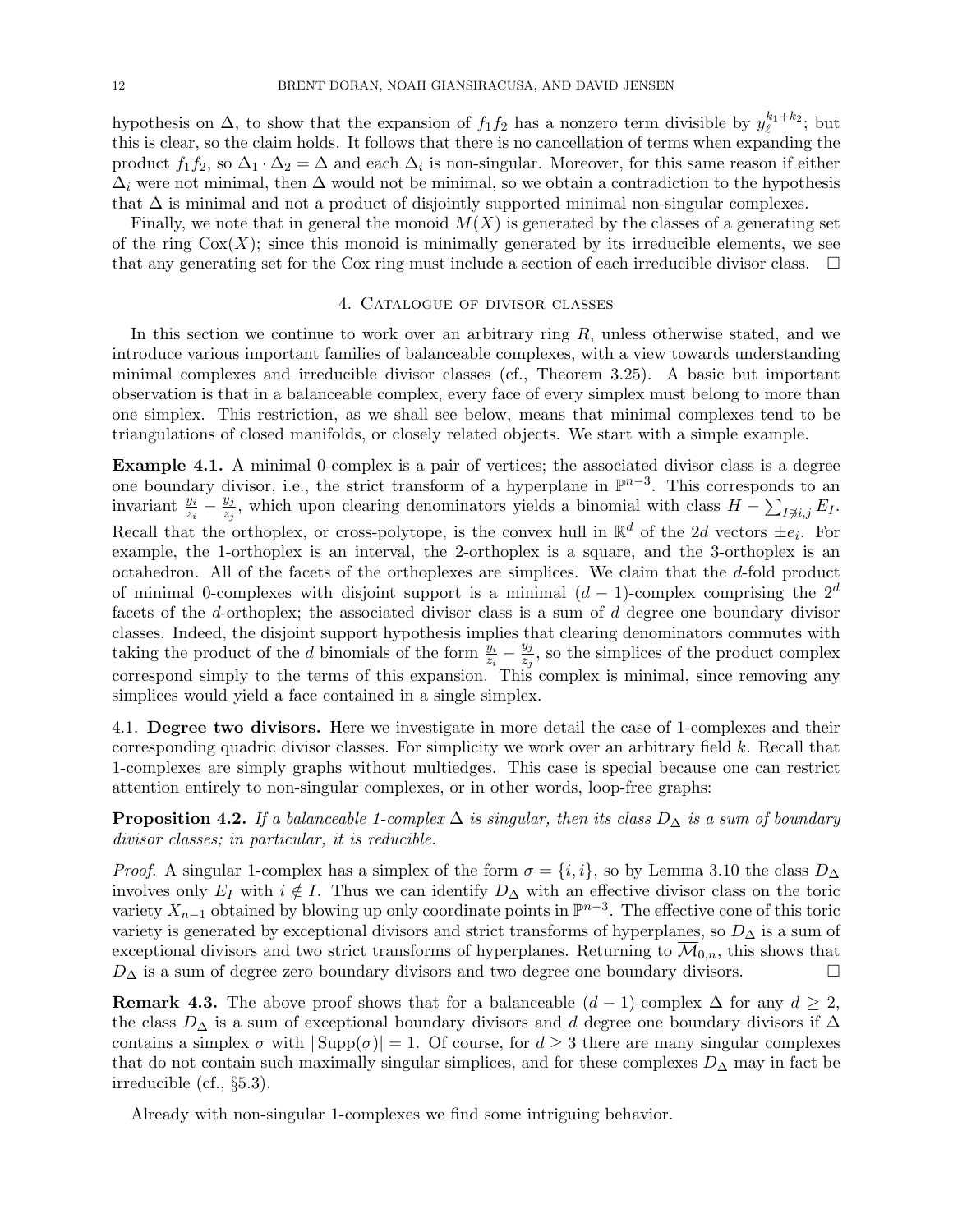

Figure 2. The minimal 1-complexes in Proposition 4.6.

**Theorem 4.4.** The set of effective classes in  $Pic(\overline{\mathcal{M}}_{0,n})$  depends on chark, for all  $n \geq 7$ .

*Proof.* Consider a 1-complex  $\Delta$  on  $\{1, \ldots, 6\}$  given by the edges of a disjoint union of two triangles. This is easily seen to be balanceable if and only if char  $k = 2$  (or more generally, for an arbitrary base ring R, if and only if  $2 \in R$  is a zero-divisor). Since any subcomplex is not balanceable, the result follows from Proposition 3.15.

**Remark 4.5.** The preceding result does not imply that the effective cone  $\overline{\text{Eff}}(\overline{\mathcal{M}}_{0,n})$  depends on char k. Indeed, although  $D_{\Delta}$  is effective if and only if char k = 2 when  $\Delta$  is a disjoint union of two triangles, we shall show in §5.4.2 that  $2D_{\Delta}$  is effective over any field.

Graph-theoretic cycles, such as the triangles used in the proof of Theorem 4.4, play an important role. We call a cycle *even* or *odd*, respectively, if it has an even or odd number of edges. A loop  $\sigma = \{i, i\}$  is a cycle with one edge, so it is odd.

**Proposition 4.6.** The minimal 1-complexes over  $k$  are the following (see Figure 2):

- (1) an even cycle;
- (2) a union of two odd cycles, meeting in a single vertex, and
- (3a) a disjoint union of two odd cycles, if  $char\,k=2$ .
- (3b) a union of two odd cycles, connected by a chain of one or more edges, if chark  $\neq 2$ .

Proof. If a graph contains no cycles, then it contains a valence-one vertex and hence cannot be balanced, so every balanceable graph contains a cycle. Note that an even cycle is balanceable whereas an odd cycle is not; thus, if a minimal graph contains more than one cycle, they must all be odd. If there are two odd cycles that share one or more edges, then by deleting these we obtain an even cycle. Thus, in a minimal graph with more than one cycle, no two cycles can share an edge. Note that if char  $k = 2$  then a disjoint union of two odd cycles is balanceable, but if a balanced graph is disconnected when char  $k \neq 2$ , then each of the connected components is balanced. In this case, the two cycles must be connected by a chain of edges.

**Theorem 4.7.** A degree two divisor class is irreducible in  $M(\overline{\mathcal{M}}_{0,n})$  if and only if it is of the form  $D_{\Delta}$  where  $\Delta$  is one of the loop-free graphs described in Proposition 4.6, except for the square.

*Proof.* Suppose  $\Delta$  is one of the graphs mentioned in the hypothesis. Note that this forces  $n \geq 6$ . Since  $\Delta$  is non-singular and minimal, and  $2 \leq n-4$ , to show that  $D_{\Delta}$  is irreducible it suffices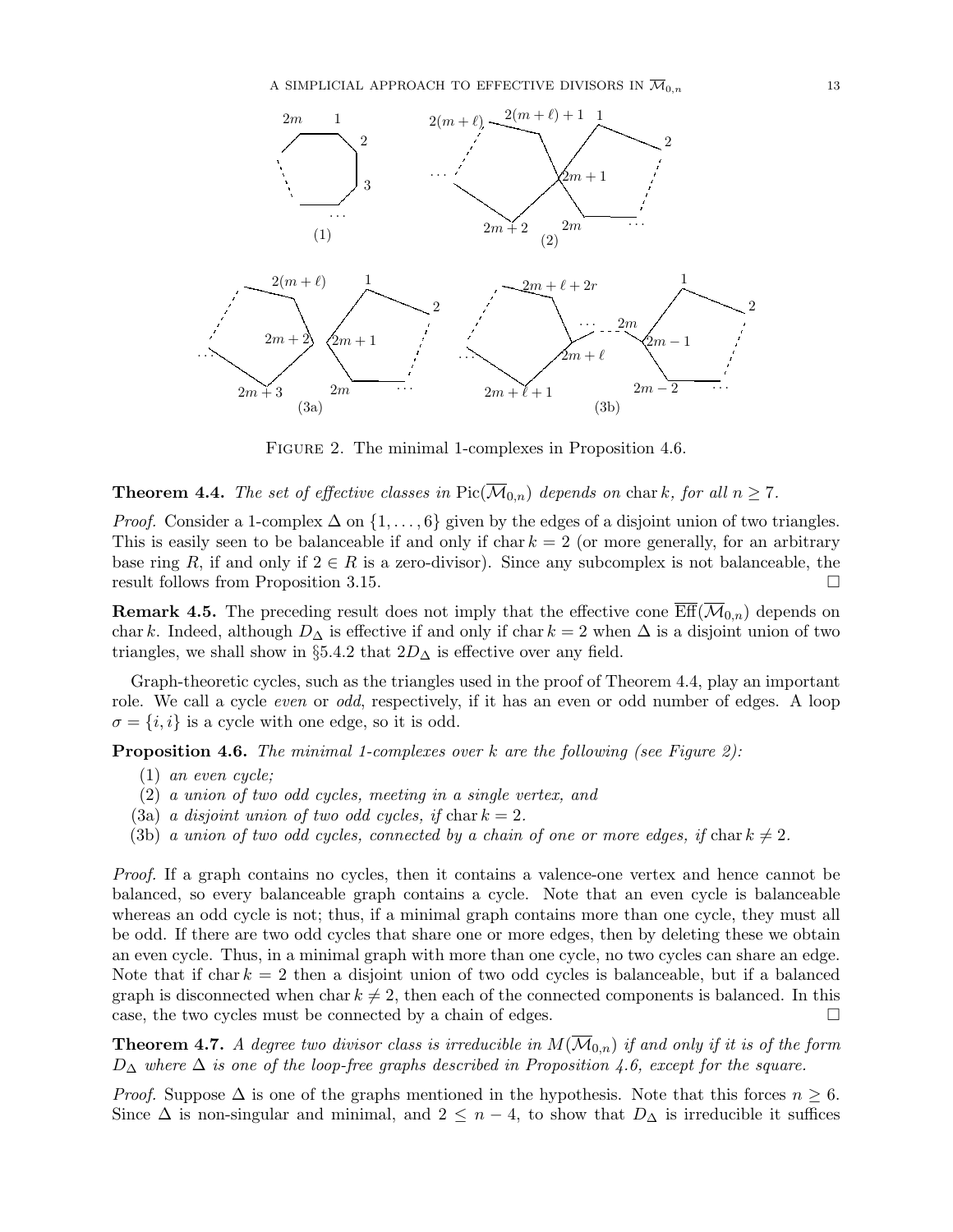

Figure 3. The balanceable graph in Example 4.8.

by Theorem 3.25 to show that  $\Delta$  is not a product of disjointly supported non-singular minimal 0-complexes. But such a product is always a square (cf., Example 4.1), so this indeed holds.

Conversely, let D be an irreducible degree two divisor class. Every class of the form  $D-E_I$  is not effective, by irreducibility, so Corollary 3.17 implies that  $D = D_{\Delta}$  for some balanceable 1-complex  $\Delta$ . Proposition 4.2 implies that  $\Delta$  is non-singular, and it cannot be a square since the divisor class corresponding to a square is reducible (cf., Example 4.1), so it only remains to show that  $\Delta$  is minimal. If there were a balanceable subcomplex  $\Delta' \subsetneq \Delta$ , then it must be non-singular since  $\Delta$  is, so again using that  $2 \leq n-4$  we see from the formula in Lemma 3.10 that there is a non-trivial expression  $D_{\Delta} = D_{\Delta'} + \sum E_I$ , thus contradicting the irreducibility hypothesis.

By Corollary 3.22, the divisor class associated to each graph in Theorem 4.7 has a unique section, up to scalar. Since these classes are irreducible, any set of generators for  $Cox(\mathcal{M}_{0,n})$  must include these sections. However, not all of these classes are needed to generate the effective cone  $\mathrm{Eff}(\mathcal{M}_{0,n});$ indeed, some of these classes span extremal rays (as we shall see in §5.4.1), whereas others span non-extremal rays, as the following example illustrates.

Example 4.8. Let  $\Delta$  be the 1-complex in Proposition 4.6 of type (3b) shown in Figure 3. We claim  $2D_G$  is an effective sum of multiple distinct boundary classes. Label the vertices as in Figure 3. By clearing denominators of

$$
(\frac{y_1}{z_1}-\frac{y_4}{z_4})(\frac{y_2}{z_2}-\frac{y_4}{z_4})(\frac{y_3}{z_3}-\frac{y_5}{z_5})(\frac{y_3}{z_3}-\frac{y_6}{z_6}),
$$

we obtain a class that is the sum of four degree one boundary divisors. A straightforward calculation shows  $2D<sub>G</sub>$  is this class plus exceptional boundary divisors.

This implies the following:

**Corollary 4.9.** If  $n \geq 7$  and  $char(k) \neq 2$ , then there exist elements of  $Cox(\overline{\mathcal{M}}_{0,n})$  outside the subring generated by sections of the extremal rays of  $\overline{\text{Eff}}(\overline{\mathcal{M}}_{0,n}).$ 

4.2. Degree three divisors. We now return to a general base ring  $R$  and begin to investigate balanceable 2-complexes. A complete classification of minimal complexes and irreducible divisor classes, as we provided for 1-complexes, seems combinatorially out of reach. Indeed, as we illustrate in this section through a collection of examples, there is a rich and elegant geometry, often quite classical yet intricate, underlying minimality of 2-complexes. We saw in §4.1 that minimal 1 complexes can be viewed as triangulations of a circle or pair of circles; here the key construction appears to be triangulations of the sphere (or other closed surfaces) and ways to attach these.

4.2.1. Bipyramids. We saw in Theorem 3.25 that under suitable hypotheses, the divisor class associated to a non-singular minimal complex is irreducible *except* when that complex is a product of disjointly supported non-singular minimal complexes. Thus, it is important to identify such products. For a 2-complex, the only decomposition into a product is given by a 1-complex and a 0-complex. But minimal 0-complexes are simply pairs of vertices, and we classified minimal 1 complexes in Proposition 4.6. The product of a 1-complex  $\Delta$  with a disjointly supported minimal 0-complex is a discrete analogoue of the suspension construction in topology. For instance, if  $\Delta$  is an even cycle, say a  $(2m)$ -gon, we obtain the faces of a  $(2m)$ -gonal bipyramid. If  $\Delta$  is the disjoint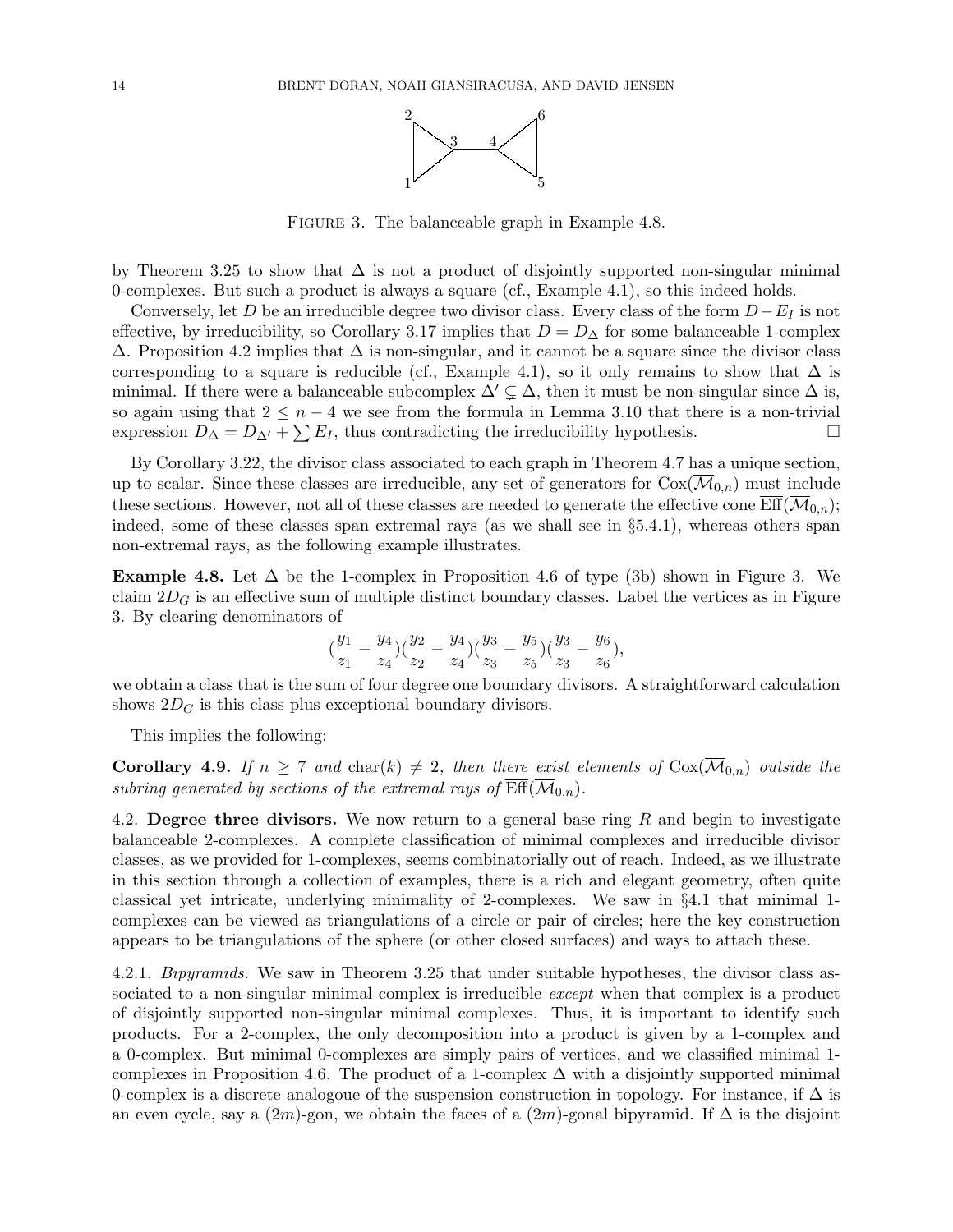

Figure 4. A cycle of tetrehedra.



Figure 5. Triangulated surface of an octahedron (image source: Wikipedia.org).

union of an  $m_1$ -gon and an  $m_2$ -gon, then we get the faces of  $m_i$ -gonal bipyramids attached at their north and south poles.

4.2.2. Cycle of tetrahedra. Consider a cycle of m tetrahedra attached as follows (see Figure 4):

$$
\{1,2,3,4\},\{3,4,5,6\},\ldots,\{2m-1,2m,1,2\}.
$$

We claim that the collection of all faces of these tetrahedra forms a balanceable, and in fact minimal, 2-complex. Indeed, if for each tetrahedron  $\{a, b, c, d\}$  we weight the faces  $w_{abc} = w_{abd} = 1$ and  $w_{acd} = w_{bcd} = -1$ , then the balancing conditions are easily seen to hold; minimality follows from the observation that removing any triangles results in an edge contained in only one triangle.

4.2.3. Triangulated octahedron. We saw above that the faces of an octahedron form a minimal complex, but the associated divisor class is uninteresting since the octahedron is the suspension of a square, so this complex decomposes into a product of minimal 0-complexes. However, we can modify this 2-complex to produce one that is minimal yet no longer decomposes into such a product. For instance, the triangulation of the faces of the octahedron pictured in Figure 5 is readily seen to be balanced with weights in  $\{\pm 1\}$ . Minimality is clear since, as usual, removing triangles yields edges contained in a single triangle. Since this non-singular complex has 18 vertices, we therefore obtain by Theorem 3.25 an irreducible divisor class, hence Cox ring generator, over any field, for  $\overline{\mathcal{M}}_{0,n}$  with  $n \geq 19$ . Indeed, since this 2-complex is not the suspension of a graph it does not decompose into a product of disjointly supported non-singular minimal complexes.

4.2.4. Triangulated cube. By triangulating the six faces of a cube into four triangles each, as depicted in Figure 6, we obtain a minimal 2-complex that can be balanced with weights in  $\{\pm 1\}$  and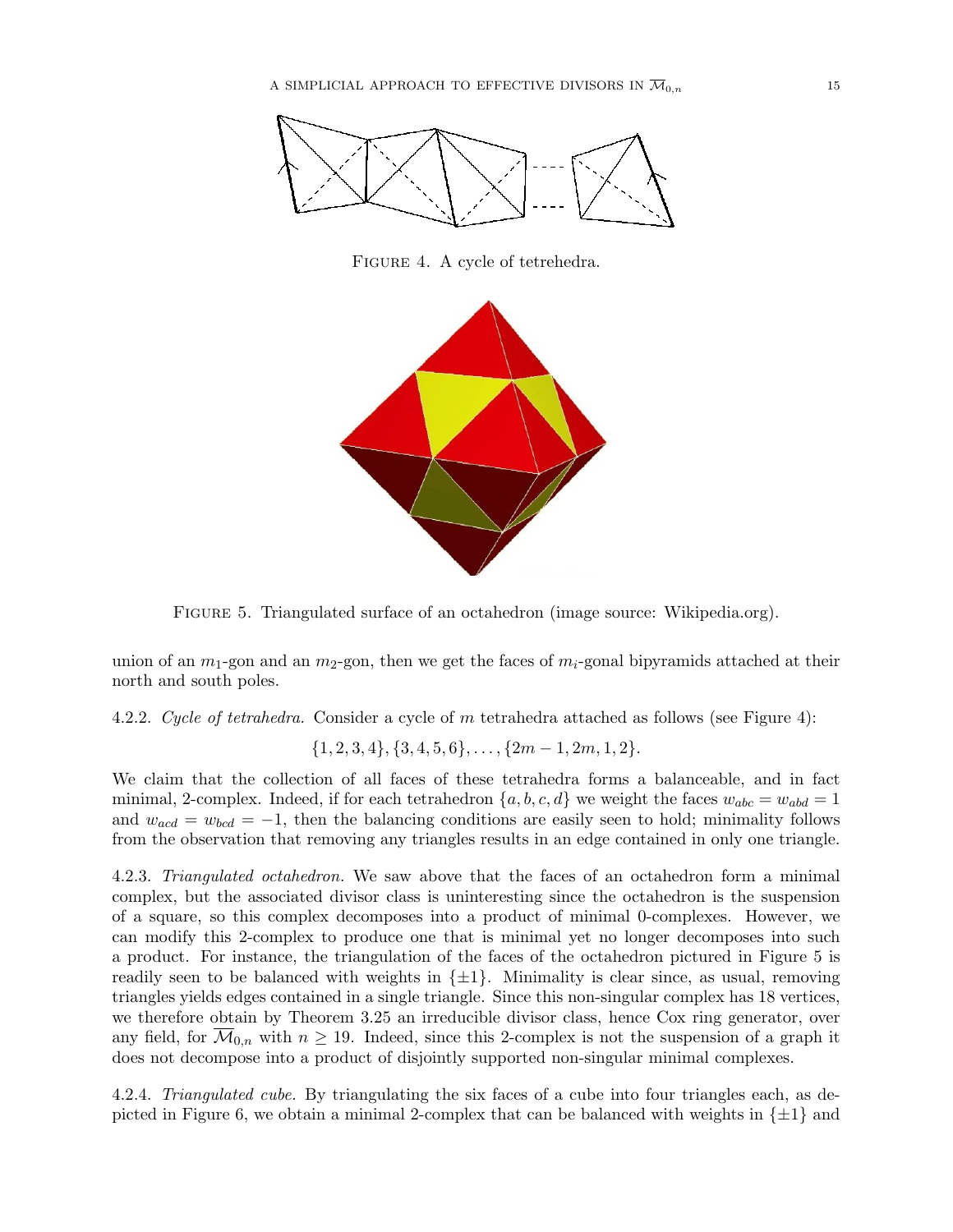

FIGURE 6. Triangulated surface of a cube (image source: Wikipedia.org).



FIGURE 7. Truncated octahedron (image source: Wikipedia.org).

which is not the product of minimal complexes. The analysis is quite similar to the triangulated octahedron described above. Here we obtain an irreducible divisor class on  $\overline{\mathcal{M}}_{0,n}$  for all  $n \geq 15$ .

4.2.5. Triangulated truncated octahedron. The truncated octahedron has 8 hexagonal faces and 6 square faces (see Figure 7). By subdividing each square face into 4 triangles as before, and each hexagonal face into 6 triangles meeting at a central vertex, we again obtain a minimal complex with irreducible divisor class, now defined on  $\overline{\mathcal{M}}_{0,n}$  for  $n \geq 39$ .

4.2.6. Triangulation of the torus. The sphere does not seem to be special with regard to triangulations yielding minimal complexes. For instance, we can triangulate the torus as shown in Figure 8 to obtain an irreducible divisor class on  $\overline{\mathcal{M}}_{0,n}$  whenever  $n \geq 10$ .

4.2.7. And many more. The examples here of non-singular minimal 2-complexes comprise only a tiny fraction of what exists. It appears that most triangulations of a closed surface such that each vertex belongs to an even number of triangles yield minimal complexes balanced by weights in  $\{\pm 1\}$ . Given such a triangulation, it is usually possible to refine the triangulation to obtain another minimal complex supported on a larger number of vertices. In this way, as  $n$  increases the number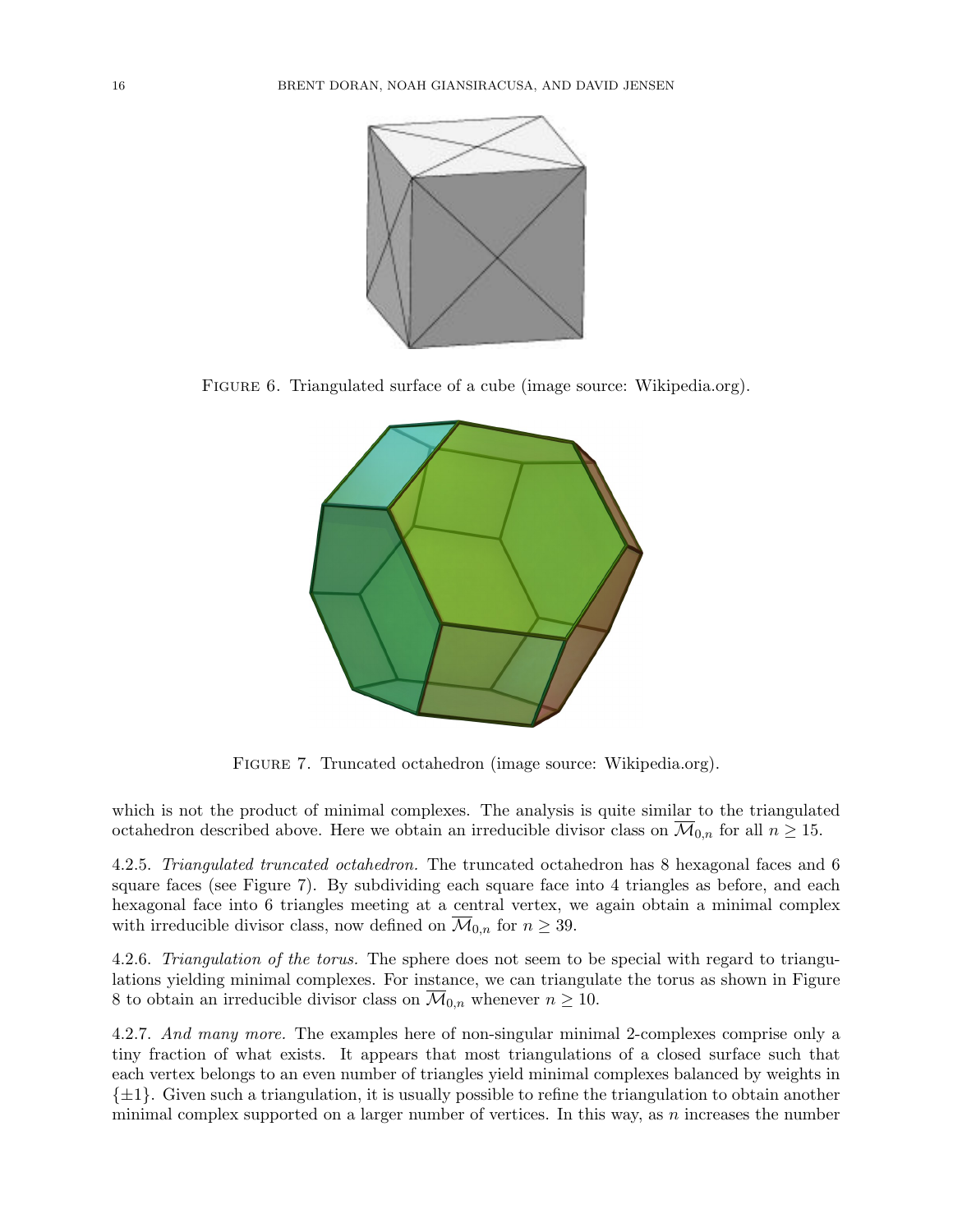

FIGURE 8. Triangulated torus.

of minimal 2-complexes yielding irreducible divisor classes on  $\overline{\mathcal{M}}_{0,n}$  seems to grow quite quickly. A classification of surface triangulations yielding minimal complexes, or an estimate of the growth rate of such objects, would be interesting. Moreover, the example of a cycle of tetrahedra suggests that minimal complexes are sometimes obtained by attaching various closed surface triangulations in an appropriate way. Additionally, all the examples described in this section are non-singular and minimal over any ring R, with weights in  $\{\pm 1\}$ ; surely there are interesting characteristic dependent complexes as we saw in the case of graphs (cf., Proposition 4.6), and interesting singular complexes too (in fact, many hypertree divisors correspond to singular complexes, cf., §5.3).

### 5. Relation to hypertree divisors

In this section we first recall the definition of a hypertree divisor from [CT13a] and then prove that the only ones with degree two for some choice of  $\psi$ -class are those coming from  $n = 6$  and  $n = 7$ . We proceed to identify balanced complexes corresponding to a few hypertree divisors and then present our counterexamples to the hypertree conjecture.

5.1. Background to the hypertree construction. The divisors constructed by Castravet and Tevelev are parameterized by a combinatorial object they term a hypertree.

**Definition 5.1.** An *irreducible hypertree* on a set N is a collection of subsets  $\Gamma = {\Gamma_1 \dots, \Gamma_d}$  of N satisfying the following properties:

- (1) Each subset  $\Gamma_i$  contains at least 3 elements.
- (2) Any  $j \in N$  is contained in at least two subsets  $\Gamma_i$ .
- (3) (Convexity) For any  $S \subset \{1, \ldots, d\}$  with  $1 < |S| < d$ ,

$$
\left|\bigcup_{i\in S}\Gamma_i\right| - 2 > \sum_{i\in S}(\left|\Gamma_i\right| - 2).
$$

(4) (Normality)

$$
|N| - 2 = \sum_{i=1}^{d} (|\Gamma_i| - 2).
$$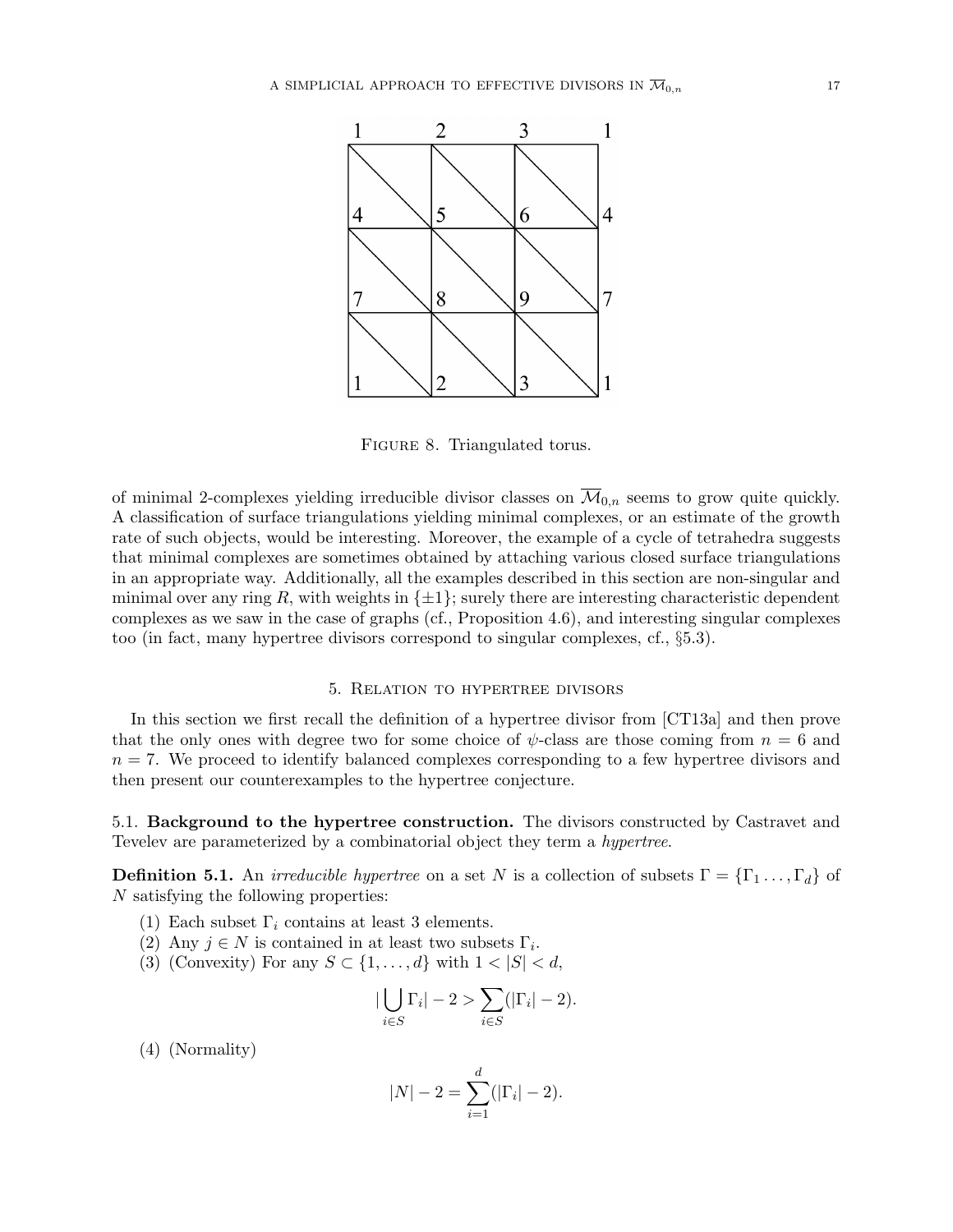For each hypertree they consider the product of forgetful maps

$$
\overline{M}_{0,n+1} \to \prod_{i=1}^d \overline{M}_{0,\Gamma_i \cup \{n+1\}}.
$$

The hypertree axioms precisely guarantee that this map is birational. For example, (1) implies that none of the forgetful maps are trivial, and (4) implies that the dimensions of the domain and codomain are equal. It turns out this map always contracts a single, irreducible, non-boundary divisor, which Castravet and Tevelev call a hypertree divisor. By construction, each of these divisors is the pull-back of an irreducible divisor from  $M_{0,n}$ , and each generates an extremal ray of the effective cone.

**Remark 5.2.** There is a determinantal formula for hypertree divisors with all  $\Gamma_i$  of size three in terms of homogeneous coordinates on  $(\mathbb{P}^1)^n$  in [CT13a, Proposition 8.1]. Their formula, and proof of its validity, extend immediately to the case that at most one  $\Gamma_i$  has cardinality four<sup>1</sup>, which covers all hypertrees for  $n \leq 9$  according to [CT13a, Figure 1]. Moreover, the translation from this coordinate system to ours on  $\mathbb{P}^{n-3}$  is straightforward. In this way, one can write explicitly the element of  $Cox(\overline{\mathcal{M}}_{0,n})$ , hence balanced complex, corresponding to these hypertrees.

5.2. Degree of hypertree divisors. Here we show that, up to permutation and pull-back, there are only two hypertree divisors of degree two in any Kapranov presentation  $\overline{\mathcal{M}}_{0,n} \cong B\mathbb{P}^{n-3}$ . These are the unique hypertree divisors in  $n = 6$  and  $n = 7$ . First, some preliminary notation and results.

**Definition 5.3.** The *degree of*  $D \in Pic(\mathcal{M}_{0,n})$  *relative to*  $\psi_i$  is the coefficient of H under the isomorphism  $Pic(\overline{\mathcal{M}}_{0,n}) \cong \mathbb{Z}H \bigoplus_{I} \mathbb{Z}E_{I}$  induced by the corresponding isomorphism  $\overline{\mathcal{M}}_{0,n} \cong \text{Bl }\mathbb{P}^{n-3}$ . We denote this by  $deg(D)$ , or  $deg^i(D)$  if the dependence on  $\psi_i$  is to be emphasized. The minimal degree is deg<sup>min</sup> $(D) := \min_{1 \leq i \leq n} {\{\text{deg}^i(D)\}}.$ 

Remark 5.4. This can be phrased without mention of Kapranov's blow-up construction. Fix  $n-1$ general lines in  $\mathbb{P}^2$ , indexed by  $\{1, \ldots, \hat{i}, \ldots, n\}$ , and a point  $p \in \mathbb{P}^2$  not lying on any of them. The pencil of lines through p yields a curve  $C_i \subset \overline{\mathcal{M}}_{0,n}$  by viewing p as the i<sup>th</sup> marked point and the intersection with the lines as the remaining marked points. Then  $\deg^{i}(D) = D \cdot C_{i}$ .

In terms of our coordinatization of  $Cox(\overline{\mathcal{M}}_{0,n})$ , which depends on a choice of  $\psi$ -class, the degree of the class of a multi-homogeneous polynomial is the total degree in the y-variables.

**Example 5.5.** If D is effective then  $deg(D) \geq 0$ . The degree of a boundary divisor is 1 or 0, depending on the choice of  $\psi$ -class, so the minimal degree of any boundary divisor is 0. The minimal degree of any Keel-Vermeire divisor is 2.

**Proposition 5.6.** Every effective divisor class of minimal degree 0 or 1 is an effective combination of boundary divisor classes.

*Proof.* Suppose  $\deg^{min}(D) \leq 1$ , so that for some Kapranov isomorphism we have  $D = aH - \sum_I b_I E_I$ with  $a = 0$  or 1. Let  $L_I$  be the strict transform of a line in  $\mathbb{P}^{n-3}$  passing through a general point of the linear span of the points in I. Since  $L_I$  covers  $\overline{M}_{0,n}$ , we see that  $L_I \cdot D' \geq 0$  for all effective divisors D'. Thus, if  $a = 0$ , we must have  $b_I \leq 0$  for all I, and hence D is an effective sum of the boundary divisors  $E_I$ . If  $a = 1$  then D is the sum of an irreducible effective divisor of degree 1 and an effective divisor of degree 0. Every irreducible effective divisor of degree 1, however, is the strict transform of a hyperplane in  $\mathbb{P}^{n-3}$ . Since such a hyperplane passes through at most  $n-3$ general points, and any hyperplane passing through a given set of points also passes through the linear subspaces spanned by these points, we see that  $D$  is an effective combination of the boundary divisor  $H - \sum_{i,j \notin I} E_I$ , for some i and j, and exceptional boundary divisors.

<sup>&</sup>lt;sup>1</sup>In fact, Opie has provided a determinantal expression for all hypertrees in [Opi13, Theorem 3.1].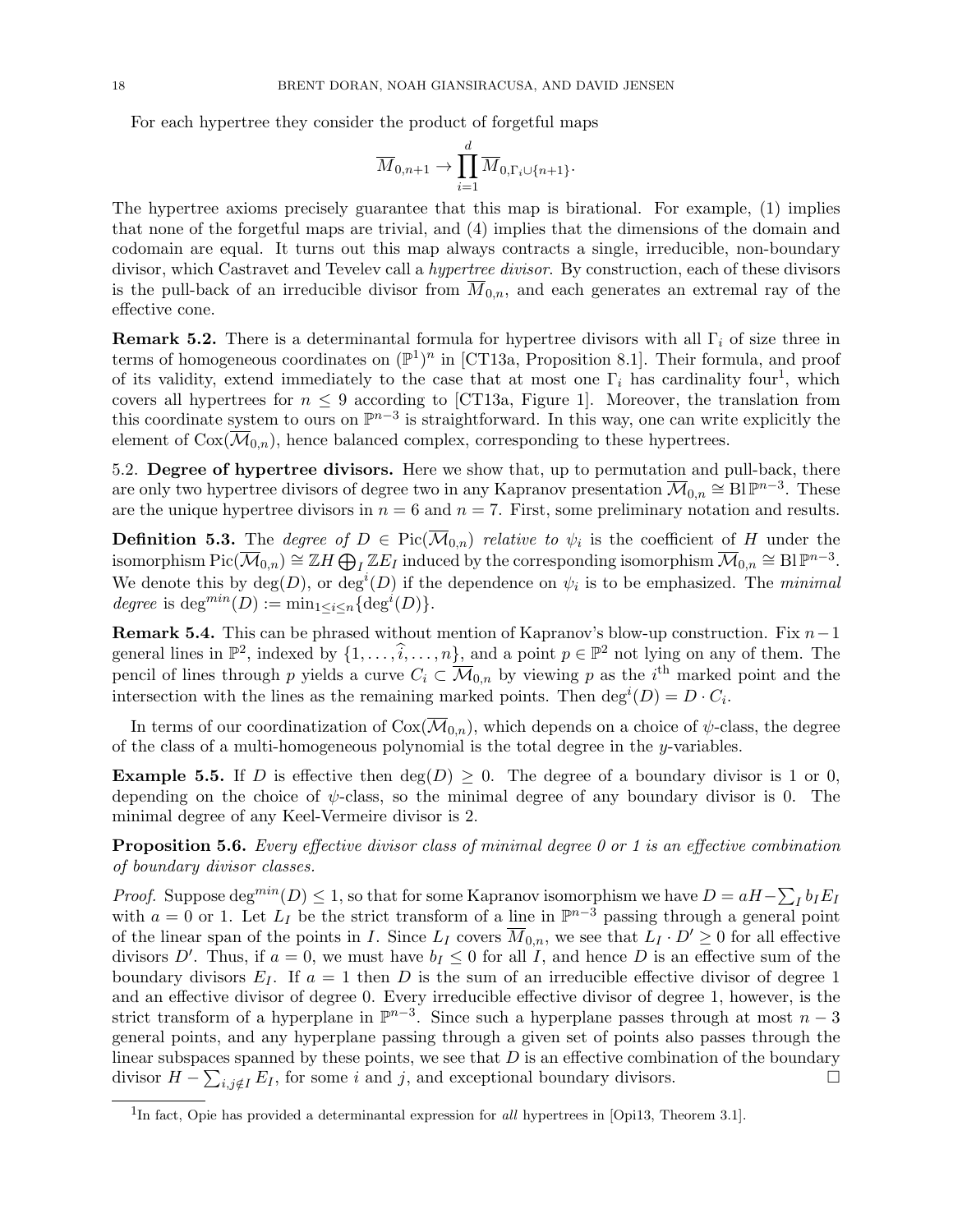**Lemma 5.7.** Let  $D_{\Gamma}$  be the pull-back to  $\overline{\mathcal{M}}_{0,n}$  of an irreducible hypertree divisor in  $\overline{\mathcal{M}}_{0,I}$ . Then

$$
\deg^{i}(D_{\Gamma}) = \begin{cases} d - v_{i} & \text{if } i \in I \\ d - 1 & \text{if } i \notin I \end{cases}
$$

where d is the number of sets in  $\Gamma$  and  $v_i$  is the valence of vertex i. In particular,  $\deg^{min} D_{\Gamma} =$  $d-v_{max}$ , where  $v_{max}$  is the maximum valence of the vertices in  $\Gamma$ .

*Proof.* If  $i \notin I$ , the result follows immediately from [CT13a, Theorem 4.2]. On the other hand, if  $i \in I$ , then, for the choice of Kapranov isomorphism given in [CT13a, Theorem 4.2], we have  $\deg^{i}(H) = n-2$ ,  $\deg^{i}(E_j) = 1$  if  $j \neq i$ , and  $\deg^{i}(E_j) = 0$  for all other sets J. It follows then that

$$
\deg^{i}(D_{\Gamma}) = (d - 1)(n - 2) - \sum_{j \neq i} (d - v_{j}) = 2 - d - n + \sum_{j \neq i} v_{j}
$$

$$
= 2 - d - n - v_{i} + \sum_{j=1}^{d} |\Gamma_{j}| = d - v_{i}.
$$

The last statement follows from the fact that every vertex has valence  $\geq 2$ .

**Proposition 5.8.** The only irreducible hypertree divisors of minimal degree 2 are the unique hypertree divisor on 6 vertices, the unique hypertree divisor on 7 vertices, and their pull-backs.

Proof. Note that, by Proposition 5.6, every irreducible hypertree divisor has minimal degree at least 2. By Lemma 5.7, it therefore suffices to consider a hypertree with a vertex v of valence  $d-2$ . Suppose without loss of generality that  $\Gamma_1$  and  $\Gamma_2$  are the only sets in the hypertree that do not contain  $v$ . By convexity, any pair of sets cannot intersect in more than one vertex, so for each vertex  $w \neq v$  there is at most one set containing both v and w. Hence

$$
\sum_{\Gamma_i \ni v} (|\Gamma_i| - 2) = |\bigcup_{\Gamma_i \ni v} \Gamma_i| + (d - 3) - 2(d - 2) = |\bigcup_{\Gamma_i \ni v} \Gamma_i| - (d - 1).
$$

By normality, this implies that

$$
|\Gamma_1| + |\Gamma_2| = n + d + 1 - |\bigcup_{\Gamma_i \ni v} \Gamma_i|.
$$

Since the valence of each vertex is at least 2, every  $w \neq v$  must be contained in either  $\Gamma_1$  or  $\Gamma_2$ , and since  $|\Gamma_1 \cap \Gamma_2| \leq 1$ , it follows that  $|\Gamma_1| + |\Gamma_2|$  is either  $n-1$  or n. Thus we have

$$
|\bigcup_{\Gamma_i \ni v} \Gamma_i| \ge \begin{cases} n & \text{if } |\Gamma_1| + |\Gamma_2| = n - 1 \\ n - 1 & \text{if } |\Gamma_1| + |\Gamma_2| = n \end{cases}
$$

so  $n = d + 2$  or  $d + 1$ , but the latter is impossible by normality. This forces  $|\Gamma_i| = 3$  for all i, so  $|\Gamma_1| + |\Gamma_2| = 6$ . But again, this sum is either  $n-1$  or n, so n is either 6 or 7.

5.3. Simplicial complex presentation of hypertree divisors. Using the method described in Remark 5.2, it is straightforward to compute that the minimal 1-complex comprising the edges of a triangle meeting a triangle at a single vertex is the  $n = 6$  hypertree divisor (i.e., the Keel-Vermeire divisor), and the minimal 1-complex comprising the edges of a hexagon is the  $n = 7$  hypertree divisor. It follows, then, from Proposition 5.8 that all the other minimal 1-complexes described in Theorem 4.7 yield irreducible divisor classes that are not equal to that of a hypertree divisor.

Note that, by Lemma 5.7, in order to get a degree 2 divisor class from the  $n = 7$  hypertree we must pick the  $\psi$ -class corresponding to the central vertex in its depiction in [CT13a, Figure 1]. Another straightforward computation using the method of Remark 5.2 shows that if we use any other  $\psi$ -class for this hypertree we get the degree 3 divisor corresponding to a cycle of 3 tetrahedra as described in §4.2.2. Many of the  $n = 8$  and  $n = 9$  hypertrees correspond to singular, though still quite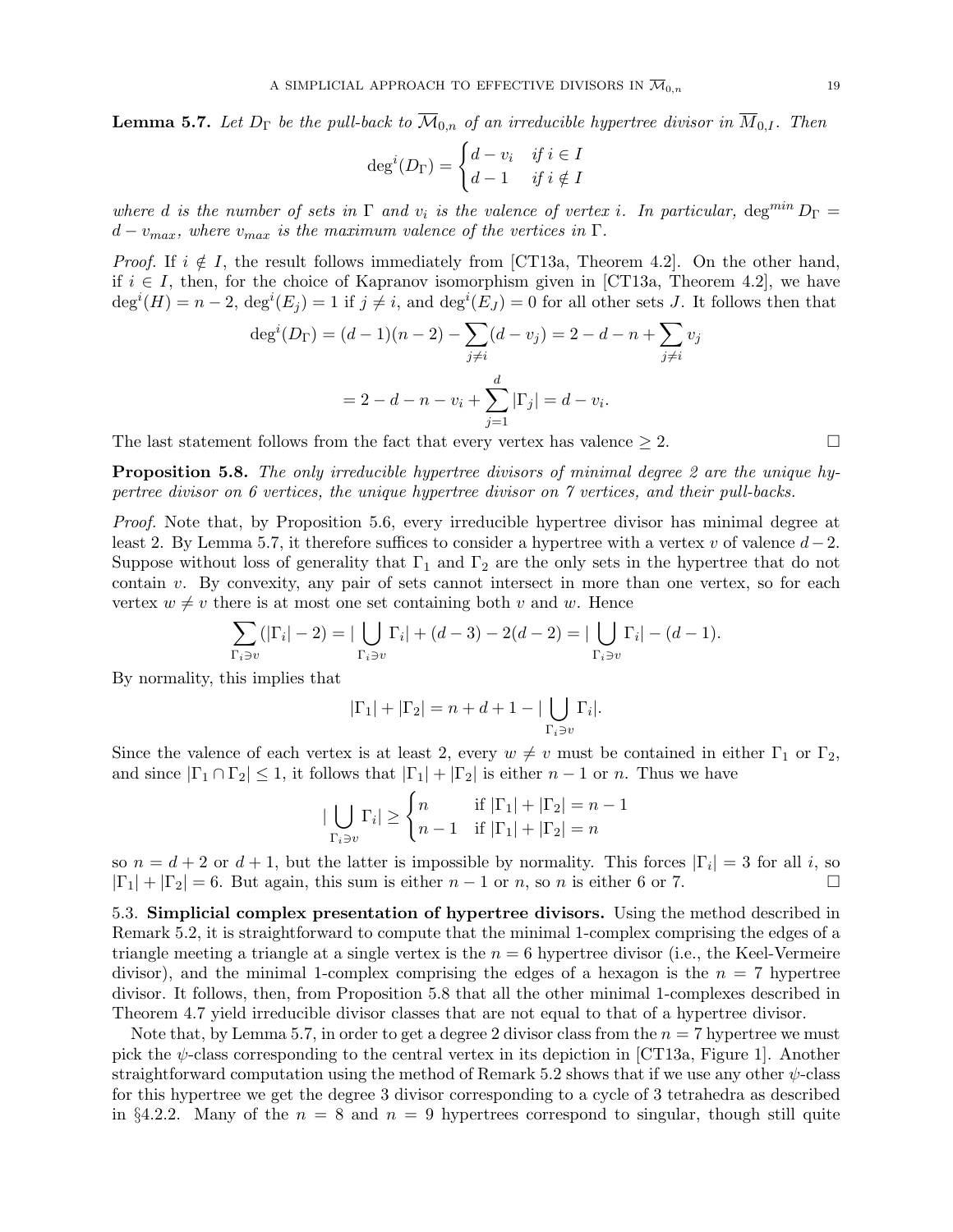interesting, simplicial complexes. A systematic translation between the hypertree language and the balanced complex language seems a worthwhile future pursuit. Since the hypertree combinatorics are rooted in the geometry of products of forgetful maps, reinterpreting that geometry in this setting may be a natural place to start.

5.4. Counterexamples to the hypertree conjecture. Here we provide two counterexamples to the hypertree conjecture, one in  $\overline{\mathcal{M}}_{0,7}$  and one in  $\overline{\mathcal{M}}_{0,9}$ . Note that, by pulling these divisors back via forgetful maps, one obtains counterexamples in  $\overline{\mathcal{M}}_{0,n}$  for all  $n \geq 7$ . In addition to the examples described below, we have checked by computer that, if  $\Delta$  is the edges of a triangle meeting a pentagon at one vertex, then  $D_{\Delta} \in \text{Eff}(\mathcal{M}_{0,8})$  lies outside the cone generated by hypertree and boundary divisors. We suspect that the divisor  $D_{\Delta}$ , where  $\Delta$  is any even cycle with at least six edges, should generate an extremal ray of  $\mathrm{Eff}(\mathcal{M}_{0,n})$ , but at present we have no proof.

Our approach is via covering curves. Recall that a curve  $C \subset X$  is said to *cover* a subvariety  $Y \subset X$  if  $C \subset Y$  and there is an irreducible curve numerically equivalent to C passing through a general point of Y. It is well-known that a divisor  $D \subset X$  spans an extremal ray of the effective cone if D is covered by a curve C such that  $D \cdot C < 0$  (see, e.g., [Rul01, Lemma 1.4.2]).

5.4.1. The Case  $n = 9$ . Consider the divisor  $D_{oct} := D_{\Delta}$  where  $\Delta$  is the set of edges of an octagon. We saw in Theorem 3.25 that  $h^0(\overline{\mathcal{M}}_{0,n}, D_{oct}) = 1$ , spanned by an irreducible section. Our goal is to construct a curve  $F_9$  that covers this divisor and satisfies  $F_9 \cdot D_{oct} < 0$ .

Fix a conic  $C_9 \subset \mathbb{P}^2$ , points  $p_1, \ldots, p_7 \in C_9$ , and a point  $p_8 \in \mathbb{P}^2 \setminus C_9$ . We define a configuration of four lines and four conics in  $\mathbb{P}^2$  as follows: for  $1 \leq i \leq 7$ , i odd, let  $L_i$  be the line through  $p_2$  and  $p_i$ . For  $2 \le i \le 8$ , i even, let  $C_i$  be the conic through  $p_4$ ,  $p_6$ ,  $p_8$ ,  $p_{i+3}$ , and  $p_{i-3}$ , where here  $i+3$ and  $i - 3$  are taken mod 8.

The pencil of lines through  $p_6$  determines a curve in  $\overline{\mathcal{M}}_{0,9}$ , where each line is labelled by its intersection with the lines and conics. More specifically, if we let S be the blow-up of  $\mathbb{P}^2$  at the intersection points of the lines and conics, then the strict transforms  $\tilde{L}_i$ ,  $\tilde{C}_i$  of the lines  $L_i$  and the conics  $C_i$  give disjoint sections of the map  $\pi_{p_6}: S \to \mathbb{P}^1$ . We write  $F_9 \subset \overline{\mathcal{M}}_{0,9}$  for the corresponding curve in the moduli space. By construction, we have:

 $\sim$  2

$$
F_9 \cdot H = -\tilde{C_9}^2 = -(2^2 - 7) = 3
$$
  

$$
F_9 \cdot E_I = \begin{cases} 2 & \text{if } I = \{1, 3, 5, 7\} \\ 1 & \text{if } I = \{2, 4, 6, 8\} \text{ or } I = \{i, i + 3, i - 3\} \text{ for } i \text{ odd} \\ 0 & \text{otherwise.} \end{cases}
$$

It follows that

$$
F_9 \cdot D_{oct} = 2 \cdot 3 - 5 - 2 = -1.
$$

## **Proposition 5.9.** The curve  $F_9$  covers  $D_{oct}$ .

*Proof.* We write Q for the image of  $D_{oct}$  in  $\mathbb{P}^6$ , and  $\Lambda_I$  for the image of the exceptional divisor  $E_I$ . The image of  $F_9$  in  $\mathbb{P}^6$  is a twisted cubic that intersects each of the planes  $\Lambda_{i,i+3,i-3}$  for i odd and the 3-space  $\Lambda_{2468}$ , and intersects  $\Lambda_{1357}$  twice. The linear span of this twisted cubic is a 3-space  $\Lambda$  that intersects each of the planes  $\Lambda_{i,i+3,i-3}$  and the 3-space  $\Lambda_{2468}$ , and whose intersection with the 3-space  $\Lambda_{1357}$  is at least 1-dimensional. Note further that, by construction, the cross-ratio of the 4 sections  $\tilde{C}_i$  for i odd,  $i < 9$ , is constant. It follows that the line through the two points of intersection of the twisted cubic with  $\Lambda_{1357}$  passes through the point  $q = \Lambda_{1357} \cap \Lambda_{2468}$ , and thus the intersection  $\Lambda \cap \Lambda_{2468}$  is positive-dimensional as well. We will show that such a curve passes through the general point of Q by first constructing such a 3-space.

Let  $p \in Q$  be a general point. For any pair of lines  $L^- \subset \Lambda_{1357}$ ,  $L^+ \subset \Lambda_{2468}$ , both containing q, the linear span of the point p and the lines  $L^{-}$ ,  $L^{+}$  is 3-dimensional. In this way, we obtain a 4-dimensional family of 3-spaces in  $\mathbb{P}^6$ . The set of 3-spaces intersecting a given plane is an ample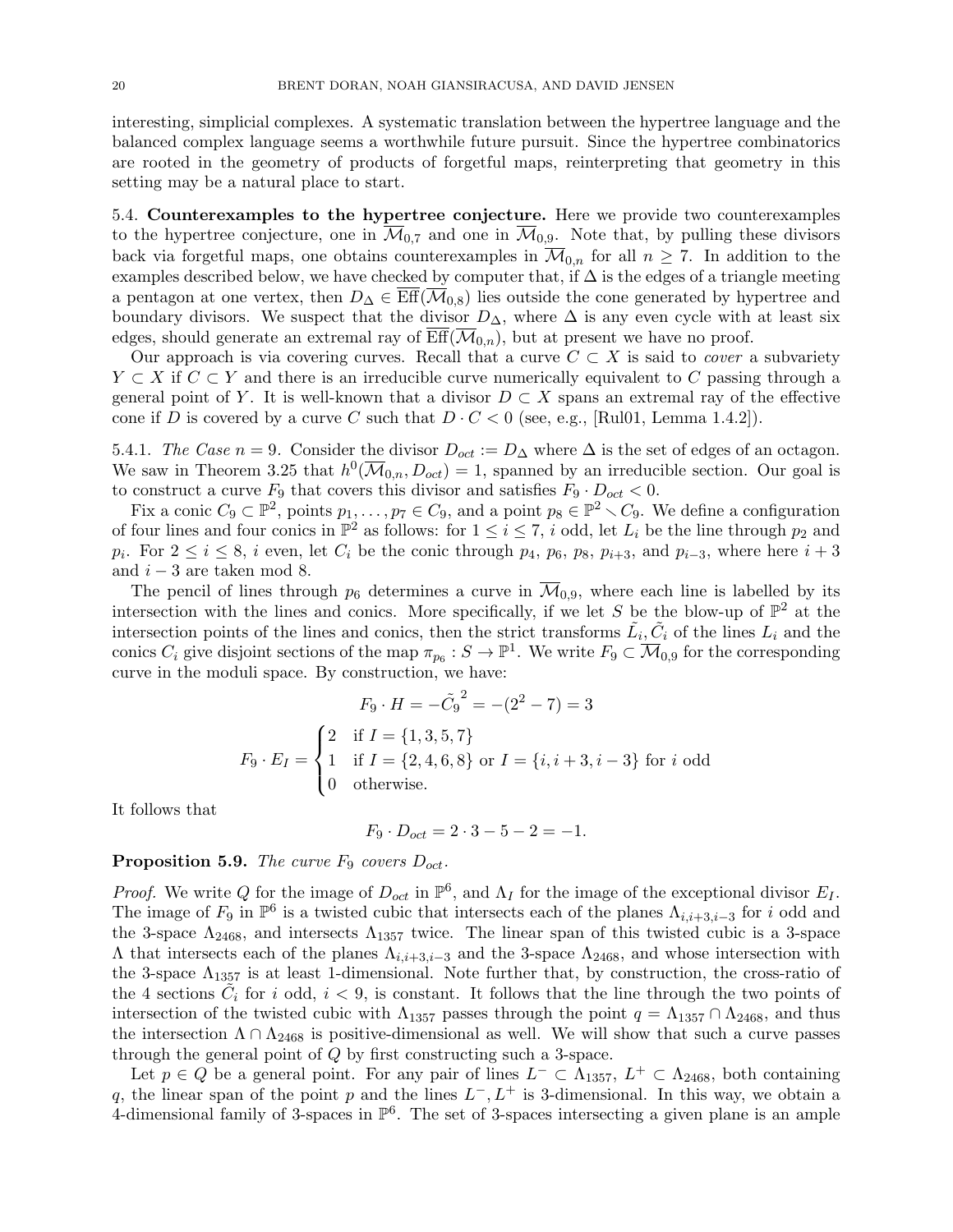divisor in  $\mathbb{G}(3,6)$ , so there exists a pair of lines  $L^-$ ,  $L^+$  as above such that the 3-space  $\Lambda$  spanned by the two lines and the point p intersects the 4 planes of the form  $\Lambda_{i,i+3,i-3}$  for i odd. The intersection  $Q \cap \Lambda$  is a quadric surface that we denote by S.

By our earlier construction of  $F_9$ , there exist points p for which S contains a twisted cubic, so for a general p, S is irreducible. Moreover, since  $Q$  is smooth and p is general, the line through p and q is not contained in Q, which implies that S is smooth. We now let  $F_p$  be the unique curve of bidegree  $(1, 2)$  on  $S \cong \mathbb{P}^1 \times \mathbb{P}^1$  passing through p and the 4 points  $\Lambda \cap \Lambda_{i,i+3,i-3}$ . Again, by our earlier construction of  $F_9$ , there exists a point p such that  $F_p$  is irreducible, and thus  $F_p$  is irreducible for a general point p.

**Corollary 5.10.** The divisor  $D_{oct}$  spans an extremal ray of  $\overline{\text{Eff}}(\overline{\mathcal{M}}_{0,9})$ . It lies outside the cone generated by boundary and hypertree divisors.<sup>2</sup>

*Proof.* Since  $D_{oct}$  is irreducible,  $F_9$  covers  $D_{oct}$ , and  $F_9 \cdot D_{oct} < 0$ , we know  $D_{oct}$  generates an extremal ray of  $\overline{\text{Eff}}(\overline{\mathcal{M}}_{0,9})$ . By Propositions 5.8 and 3.13,  $D_{oct}$  is not equal to a hypertree or boundary divisor, and since it is extremal it therefore cannot be in the cone that they span.  $\Box$ 

5.4.2. The Case of  $n = 7$ . Now consider the divisor  $D_{tri} := D_{\Delta}$  where  $\Delta$  is the edges of a disjoint union of two triangles. We saw in Proposition 4.6 that  $D_{tri}$  is effective if and only if char(k) = 2. On the other hand, a straightforward linear algebra computation shows that the class  $2D_{tri}$  is effective in every characteristic. Indeed, if  $\Delta'$  is the 1-complex depicted in Figure 3, then by taking a linear combination of the two sections we know to exist in  $H^0(\overline{\mathcal{M}}_{0,7}, 2D_{\Delta})$  by Example 4.8, one obtains a section divisible by a product of  $x_I$  variables, and the quotient is in  $H^0(\overline{\mathcal{M}}_{0,7}, 2D_{tri})$ . As in the previous section, our goal is to construct a curve  $F_7$  such that  $F_7 \cdot D_{tri} < 0$ .

Fix 6 general lines  $L_1, \ldots, L_6 \subset \mathbb{P}^2$ , and consider the pencil of cubics spanned by  $L_1 + L_2 + L_3$ and  $L_4 + L_5 + L_6$ . Since the lines are general, no 3 of the basepoints of this pencil lie on a line other than one of the  $L_i$ 's, and thus the 6 other singular elements of the pencil are irreducible. Let C be an irreducible singular cubic in this pencil, and let  $p \in C$  be the singular point.

The pencil of lines through p gives a curve in  $\mathcal{M}_{0,7}$  as follows: each line through p is labelled by the intersection of the line with  $L_i$ , with the  $7<sup>th</sup>$  point labelled by the unique point of intersection of the line with C other than p. More precisely, if we let S be the blow-up of  $\mathbb{P}^2$  at p and the intersection points of the 6 lines, then the strict transforms  $\tilde{L}_i$ ,  $\tilde{C}$  of the lines  $L_i$  and the cubic C give disjoint sections of the map  $\pi_p : S \to \mathbb{P}^1$ . We write  $F_7 \subset \overline{\mathcal{M}}_{0,7}$  for the curve obtained in this way. By construction, we have:

$$
F_7 \cdot H = -\tilde{C}^2 = -(3^2 - 2^2 - 9) = 4
$$
  

$$
F_7 \cdot E_I = \begin{cases} 1 & \text{if } I = \{i, j\} \text{ where } i \le 3 \text{ and } j \ge 4\\ 0 & \text{otherwise.} \end{cases}
$$

It follows that

$$
F_7 \cdot D_{tri} = 2 \cdot 4 - 9 = -1.
$$

## **Corollary 5.11.** The class  $D_{tri}$  lies outside the cone generated by boundary and hypertree divisors.

*Proof.* The numerical calculation above shows that  $F_7$  has nonnegative intersection with all of the boundary divisors. Similarly, the intersection of  $F<sub>7</sub>$  with any hypertree divisor (of which, up to symmetry, there are only two) is positive. Since  $F_7 \cdot D_{tri} < 0$ ,  $D_{tri}$  cannot be an effective linear combination of boundary and hypertree divisors.

**Remark 5.12.** We strongly suspect that the curve  $F_7$  covers the divisor  $2D_{tri}$ , and thus  $D_{tri}$  spans an extremal ray of  $\overline{\text{Eff}}(\overline{\mathcal{M}}_{0,7})$ , but at present we have no proof.

<sup>&</sup>lt;sup>2</sup>And outside the cone generated by these and Opie's extremal rays, by degree considerations as well.